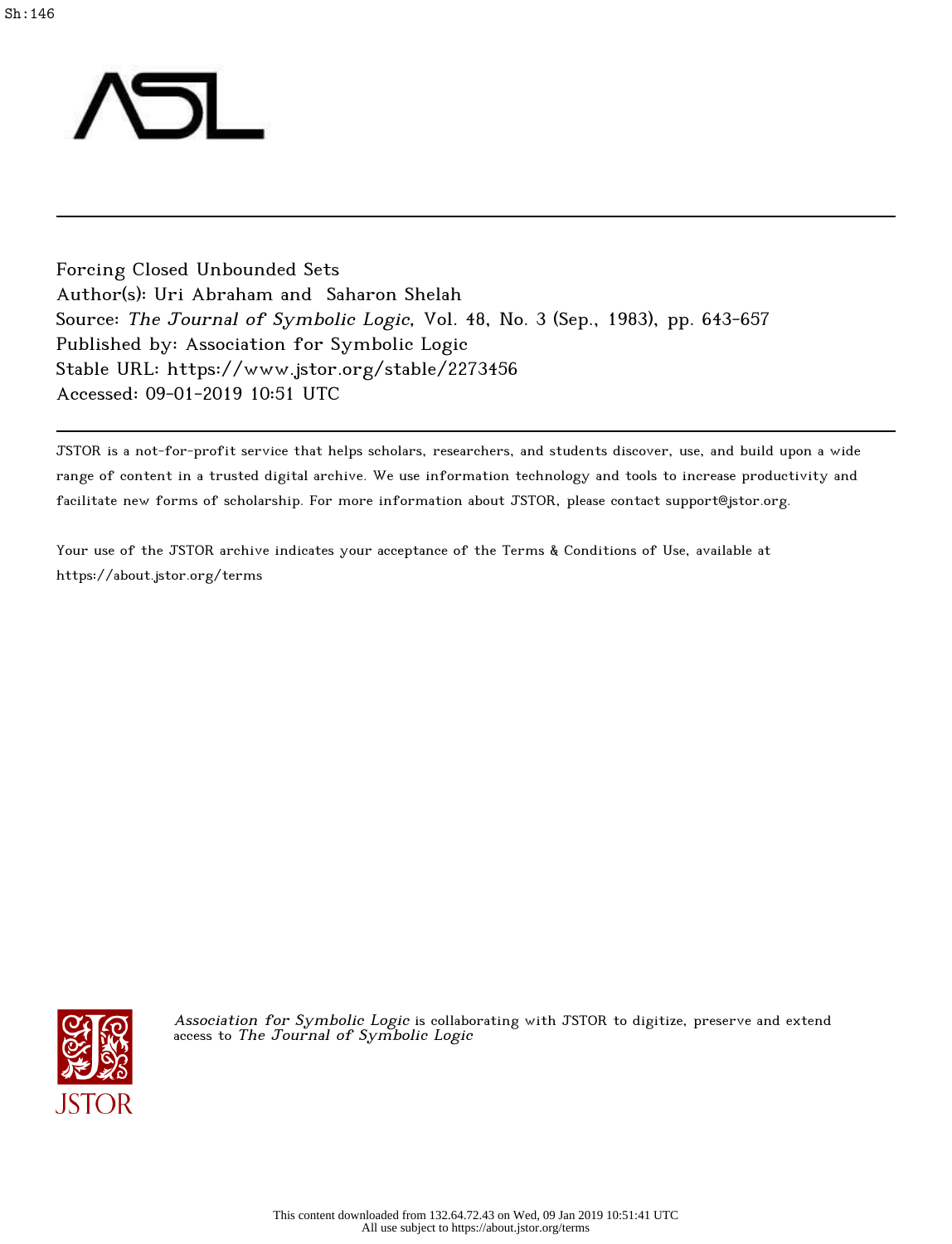THE JOURNAL OF SYMBOLIC LOGIC Volume 48, Number 3, Sept. 1983

## FORCING CLOSED UNBOUNDED SETS

## URI ABRAHAM AND SAHARON SHELAH

 Abstract. We discuss the problem of finding forcing posets which introduce closed unbounded subsets to a given stationary set.

 Introduction. A very interesting phenomenon, described by Baumgartner, Har rington and Kleinberg [B, H, K], shows that the notion of *stationary set* is not absolute: a stationary  $S \subseteq \mathbf{S}_1$  can become nonstationary in a generic extension which preserves  $S_1$ . More precisely, given any stationary  $T \subseteq S_1$ , there is a poset P such that forcing with  $P$  does not add new countable sets to the ground model, but produces a closed unbounded subset of T. Our aim is to generalize this result and to present new problems. The paper is divided into three sections, each presenting a different approach for a generalization of [B, H, K].

In  $\S$ 1,  $\mathbf{x}_1$  is changed to an arbitrary regular uncountable cardinal  $\kappa$ , S is a stationary subset of  $\kappa$ , and we want to find a generic extension which adds a closed unbounded subset to S, without adding new sets of size  $\lt k$ . As it turns out, S has to be fat (this will be defined in 1.1) if such a generic extension can be found. In this part, we do not care about cardinals above  $\kappa$ —they might collapse. The definition of fat-stationarity (1.1), Lemma 1.2, and Theorem 1 (which deal with the case  $\kappa = \mu^+, \mu^{\mu} = \mu$ , or  $\kappa$  is strongly inaccessible) are due to J. Stavi. (See [N, S] where this material is applied to get results about the nontransitivity of the notion of potential isomorphism applied to models of  $L_{\infty}$ .) Independently, several other mathematicians were aware of some form of Theorem 1: Baumgartner, Fleissner and Kunen, Gregory and Harrington. In fact, the terminology fat set is adopted from  $[F, K](p. 238,$  where  $\kappa$ -Baire spaces are discussed). Theorem 2, which deals with the case  $\kappa = \mu^+$ ,  $\mu$  singular, is due to Shelah. The argument used in the proof is further investigated in [S1, Chapter XIII].

 In the second section, we concentrate on the requirement that no cardinals are collapsed, even those above  $\kappa$ . On the other hand, we allow new bounded subsets of  $\kappa$ . The posets described in §1 and the one in [B, H, K] work well if GCH is assumed. But if  $2^{x_0} > x_1$ , for example, then the forcing poset of [B, H, K] does collapse  $x_2$ , so we need something else. Theorem 3 shows how to force a closed unbounded subset to a stationary  $S \subseteq \omega_1$  without collapsing any cardinal. Baumgartner found how to force a closed unbounded subset of  $\omega_1$  with finite conditions; Shelah used this poset (restricted to a stationary set) to prove Theorem 3; the conditions used in the proof of Theorem 3 are a simplified version, due to

 $©$  1983, Association for Symbolic Logic 0022-4812/83/4803-0014/\$02.50

643

Received September 1, 1981.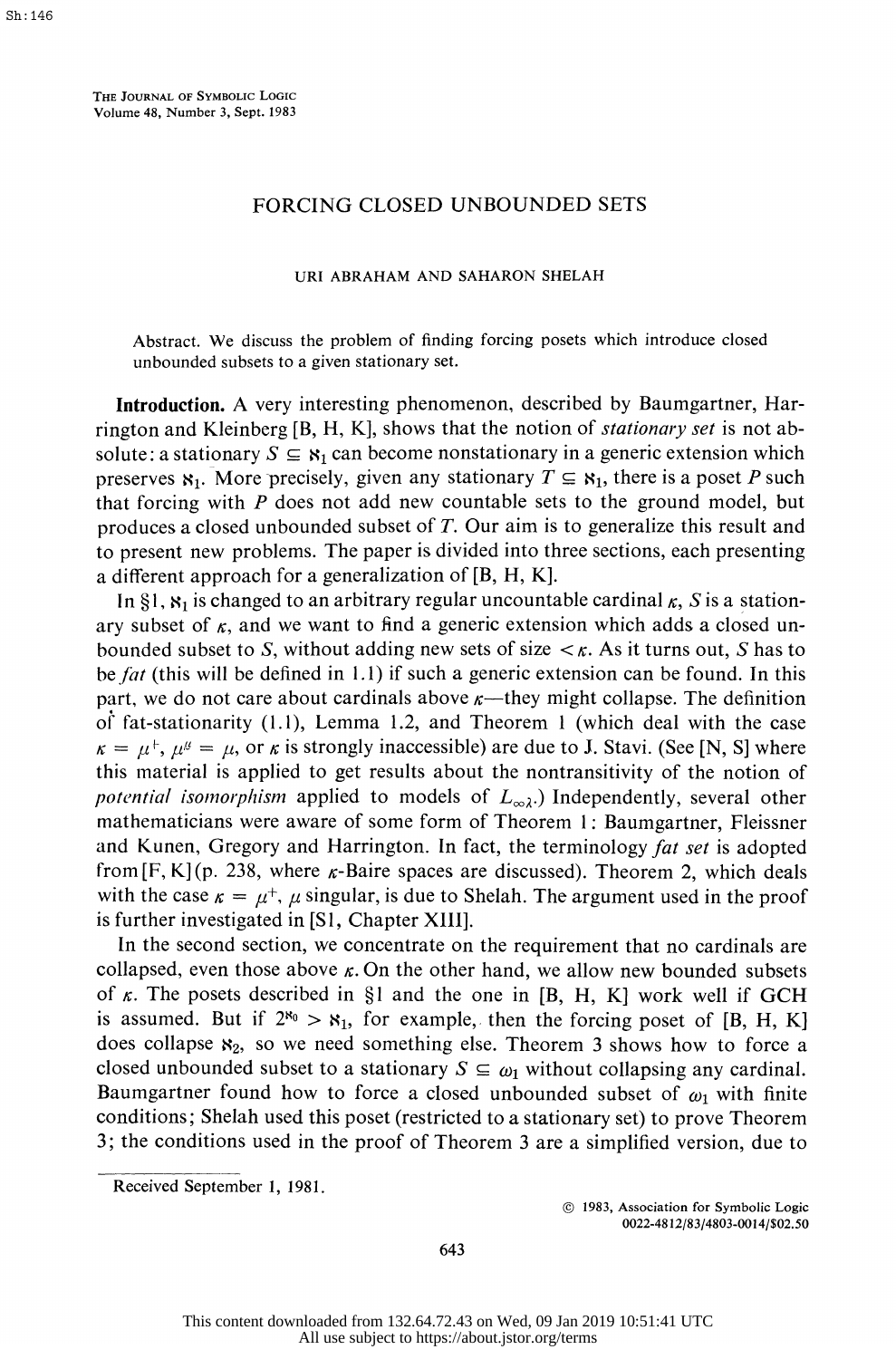Abraham, of Baumgartner's original ones. Theorems 4 and 5 are due to Abraham.

In §3 we try to replace  $\mathbf{x}_1$  by  $P_{\mathbf{x}_1}(\mathbf{x}_2)$ —the collection of all countable subsets of  $\aleph_2$ . From our point of view (the absoluteness of the notion of "stationary set"), little is known about the club filter over  $P_{\kappa_1}(\kappa_2)$  (see below). It is not clear even what should be the right generalization of [B, H, K] in this context. Theorems 7, 8 are due to Abraham, Theorems 6, 9 to Shelah.

*Notation.* For cardinals  $\lambda < \kappa$ ,  $\lambda$  regular,  $S_{\lambda}^{\kappa} = {\alpha \in \kappa | \text{ cf}( \alpha ) = \lambda }$ . Closed unbounded is shortened to club.

 $\mu_{\mu} = \{f \mid \text{for some } \alpha < \mu, f: \alpha \to \mu\}.$  H( $\lambda$ ) is the collection of all sets hereditarily of cardinality  $\langle \lambda \rangle$ . If we say that we work in some universe W, then  $H(\lambda)$ , as any other concept, is to be interpreted in W. Jech [J] and Kueker [K] introduced the notions of club set and stationary set in  $P_{\text{B1}}(\mathbf{8}_2)$ . Kueker's theorem will be used frequently in §3: If  $C \subseteq P_{\kappa_1}(\kappa_2)$  is club then there is  $f: [\kappa_2]^{<\omega} \to P_{\kappa_1}(\kappa_2)$ , a function taking finite subsets of  $\mathbf{x}_2$  as arguments and countable subsets as values, such that if  $X \in P_{\aleph_1}(\aleph_2)$  is closed under f then  $X \in C$ . (X closed under f means that  $f(a) \subseteq X$ whenever  $a \subseteq X$ .) It is not difficult to ask for  $f(a)$  to be a singleton.

Acknowledgement. We wish to thank Jonathan Stavi for initiating this research and providing us with the basic material and questions. We learned about the subject from his unpublished [St], and some material from there is published here with his kind permission.

## ?1 Fat sets.

1.1 DEFINITION. Let  $\kappa$  be a regular cardinal. A set  $S \subseteq \kappa$  is called fat iff for every club  $C \subseteq \kappa$ ,  $S \cap C$  contains closed sets of ordinals of arbitrarily large order-types below  $\kappa$ .

1.2 LEMMA. Assume  $\mu < \kappa$ ,  $\kappa$  regular, and  $S \subseteq \kappa$  has the property that for every club  $C \subseteq \kappa$ ,  $S \cap C$  contains a closed set of ordinals of order-type  $\mu + 1$ . Then for any  $\tau < \mu^+$  and every club  $C \subseteq \kappa$ ,  $S \cap C$  contains a closed set of order-type  $\tau + 1$ .

**PROOF.** The case  $\kappa = \mathbf{S}_1$ , due to H. Friedman [F], says that every stationary subset of  $x_1$  is fat.

Given a club  $C \subseteq \kappa$  the proof of the lemma is by induction on  $\tau$ . S being stationary, the case  $\tau$  is successor is obvious. So assume  $\tau$  is a limit ordinal and the lemma is true for ordinals below  $\tau$ . We can easily find a club  $D \subseteq \kappa$  such that for any  $\alpha \in D$ ,  $\beta < \alpha$ , and  $\zeta < \tau$ , there is a closed subset of  $S \cap C$  of order-type  $\zeta + 1$ , contained in the open interval  $(\beta, \alpha)$ . Put  $\tau = \sum_{i \leq \mu'} \zeta_i$ , where  $\mu' \leq \mu$  and  $\zeta_i < \tau$ . Then find a closed subset E of S  $\bigcap$  D  $\bigcap$  C of order-type  $\mu' + 1$ . In the i interval of E pick a closed subset of S  $\bigcap C$  of order-type  $\zeta_i + 1$ . Putting everything together (including E) we get the desired closed subset of S  $\bigcap C$  of order-type  $\tau + 1$ . П

A club subset of  $\kappa$  is surely fat. A fat  $S \subseteq \kappa$  is said to be *nontrivial* iff  $\kappa - S$  is stationary. In many cases nontrivial fat sets are easily obtained. For example, if  $\kappa = \lambda^+$  and  $\lambda$  is regular, or if  $\kappa$  is Mahlo. For  $\kappa = \lambda^+$  we use the theorem that any stationary set can be decomposed into two disjoint stationary sets. (See [JI].)

Clearly, if  $S \subseteq \kappa$  contains a club set in some extension of the universe which does not add new bounded subsets of  $\kappa$  then S is fat in the ground universe. So fat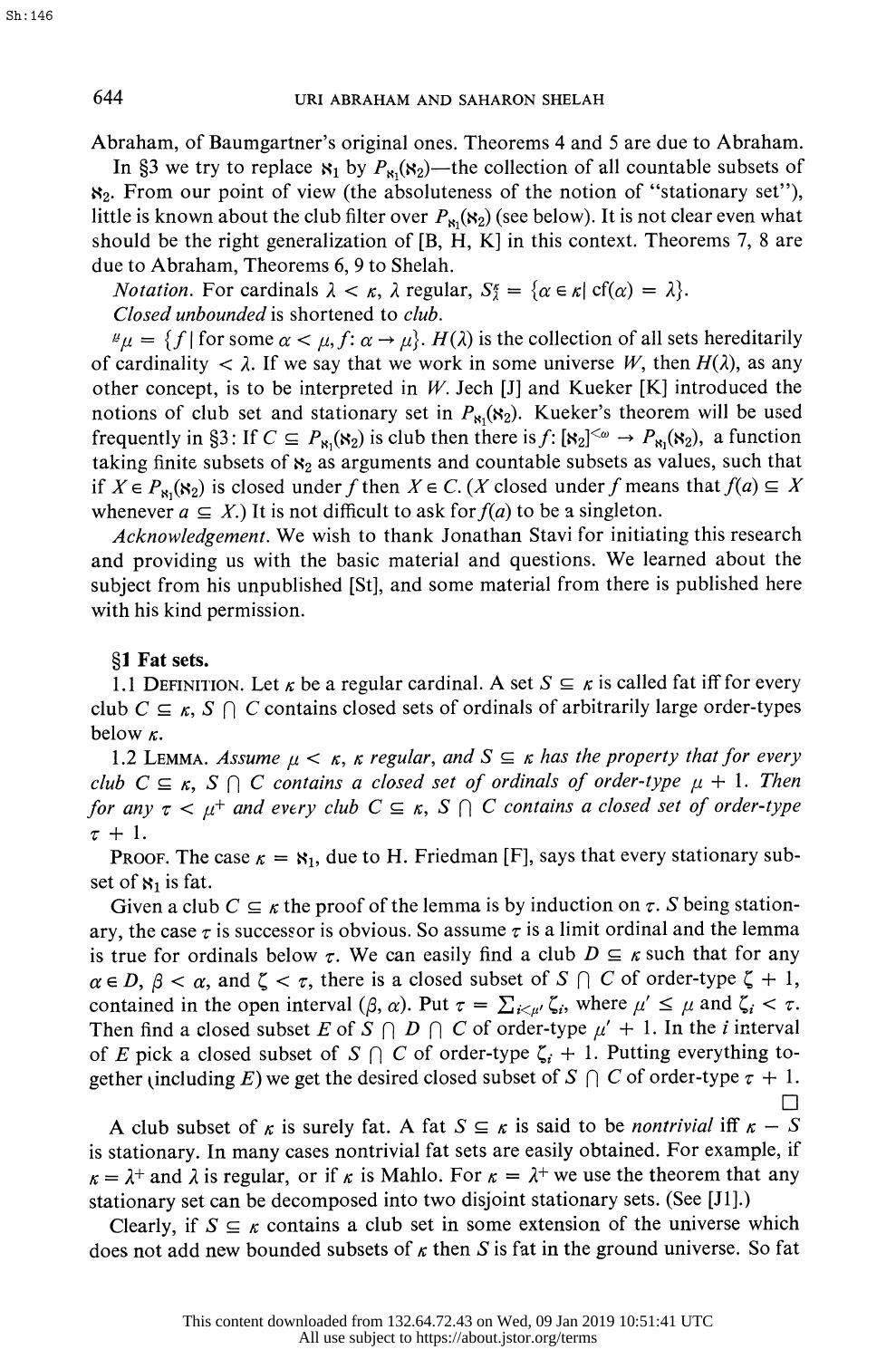sets are the only possible candidates for acquiring a club subset, if we make the requirement that no new bounded subsets of  $\kappa$  are added in the extension. The following theorem shows that in many cases fatness is all that is needed to obtain a club subset.

THEOREM 1. Let  $\kappa$  be either a strongly inaccessible cardinal or the successor of a (regular) cardinal  $\mu$  such that  $\mu = \mu^{\mu}$ . Let  $S \subseteq \kappa$  be fat. Then there exists a poset P such that the following hold.

(i) Forcing with P adds a club  $C \subseteq S$ .

(ii) Forcing with P does not add new sets of size  $\lt$   $\kappa$  (hence cardinals and cofinalities  $\leq \kappa$  remain unchanged in an extension by P).

(iii) Cardinality of P is  $2^s$ , so if  $2^s = \kappa$  cardinals above  $\kappa$  are not collapsed.

**PROOF.** Given a fat  $S \subseteq \kappa$ , define the following poset P.  $p \in P$  iff  $p \subseteq S$  is a bounded and closed set of ordinals. P is partially ordered by end-extensions:  $p \leq$ p' iff  $p = p' \cap (\sup(p) + 1)$ . (Note that if  $p \in P$  then  $\sup(p) = (p \in p \text{ as } p \text{ is } p$ closed.) It is clear that  $2^{\delta}$  is the cardinality of P and that if P is a V-generic filter over P then  $C = \left\{ \left| \{ p \mid p \in \dot{P} \} \right| \leq a \right\}$  is a club subset of S. We have only to prove that no new sets of cardinality  $\lt k$  appear in  $V[P]$ . In other words, given a regular cardinal  $\tau < k$  and a sequence  $\bar{D} = \langle D_i | i \in \tau \rangle$  of dense open subsets of P, it has to be shown that  $\bigcap_{i \leq \tau} D_i$  is dense in P. Well, let  $p \in P$  be given; we wish to find an extension of  $p$  in this intersection.

Let  $\lambda$  be big enough so that  $H(\lambda)$  (the collection of all sets of cardinality hereditarily less than  $\lambda$ ) contains P. Let  $M = \langle H(\lambda), \epsilon \rangle$ . Define a sequence  $\langle M_{\alpha} | \alpha \langle \kappa \rangle$ of elementary substructures of  $M$  such that:

(i) P, p,  $\bar{D} \in M_0$ , and some fixed well-order of |P| --the universe of P-is in  $M_0$ . Also  $\tau + 1 \subseteq M_0$ .

(ii)  $M_{\alpha}$  is of cardinality  $\lt k$ . If  $\alpha < \beta$  then  $M_{\alpha} \subset M_{\beta}$  and for limit  $\delta$ ,  $M_{\delta} =$  $\bigcup_{\eta<\delta}M_{\eta}.$ 

(iii)  $c_{\alpha} = M_{\alpha} \cap \kappa$  (the intersection of the universe of  $M_{\alpha}$  with  $\kappa$ ) is an ordinal and  $\langle c_{\alpha} | \alpha \langle \kappa \rangle$  is a continuous and increasing sequence cofinal in  $\kappa$ .

The  $M_{\alpha}$  are easily defined. As  $\beta^{\beta} < \kappa$  was assumed for all  $\beta < \kappa$ , we get that for  $\beta < \alpha < \kappa$ ,  $M_{\alpha}$  contains each subset of  $\beta$  of cardinality  $< |\beta|$ .

Now,  $E = {\alpha | \alpha = c_{\alpha}}$  is a club subset of  $\kappa$ . S is fat; hence  $S \cap E$  contains a closed subset of order-type  $\tau + 1$ , which we call A. Let  $\alpha = \sup(A)$ ; then, even if  $A \notin M_\alpha$ ,  $A \cap \xi \in M_\alpha$  for each  $\xi < \alpha$ . Now we construct in  $M_\alpha$  an increasing sequence in P of length  $\tau$ ,  $\langle p_i | i \langle \tau \rangle$ , such that  $p_{i+1} \in D_i \cap M_{\alpha}$ . Begin with  $p_0 = p$ . If  $p_i \in P \cap M_\alpha$  is defined then  $p_{i+1}$  is the first member of  $D_i$  (in the fixed well-order of  $|P|$ ) extending  $p_i$ , such that the ordinal interval  $(\sup(p_i), \sup(p_{i+1}))$ has a nonempty intersection with A. For limit  $\delta < \tau$ , put simply

$$
p_{\delta} = \bigcup_{i < \delta} p_i \cup \left\{ \sup \left( \bigcup_{i < \delta} p_i \right) \right\}.
$$

As only a proper initial segment of A is used in the definition of  $p_{\delta}$ , one can conclude that  $p_{\delta} \in M_{\alpha}$ , and  $p_{\delta} \subseteq S$  follows from the fact that  $A \subseteq S$  is closed. Finally,  $p_{\tau} = \bigcup_{i \leq \tau} p_i \cup \{\alpha\}$  is in  $\bigcap_{i \leq \tau} D_i$  as required.  $\square$ 

1.3. When one tries to apply the proof of Theorem 1 to the case  $\kappa = \mu^+$  and  $\mu$ is a singular cardinal, difficulties arise even if GCH is assumed. For example, in the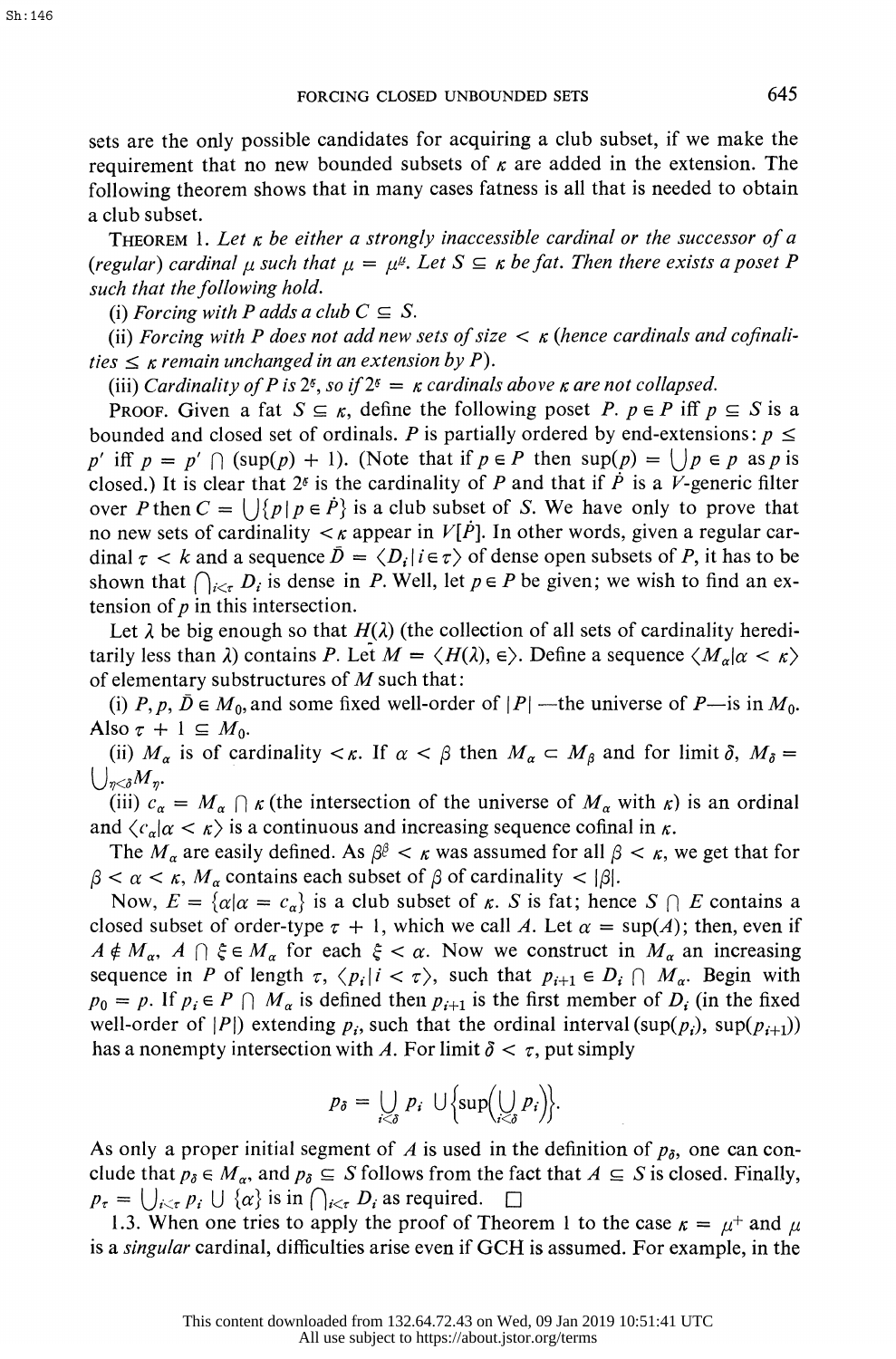case  $S \subseteq \mathbb{R}_{\omega}^+$  is a fat set: if we take structures  $M_{\alpha}$  (as in the proof of Theorem 1) of cardinality  $\aleph_{\omega}$  then we cannot demand that the  $M_{\alpha}$ 's should be closed under unions of countably many members of P (in case  $cf(\alpha) > \aleph_1$ ), because  $\aleph_{\omega}^{\aleph_0} >$  $\aleph_{\omega}$ . The same problem occurs when  $\tau^{\tau} \geq \kappa$  for some  $\tau < \kappa$ , even if  $\kappa$  is a successor of a regular cardinal or is a regular limit cardinal.

For the case  $\kappa = \mu^+, \mu$  singular strong limit, there is a satisfactory answer that we exemplify with  $\kappa = \aleph_{\omega}^{+}$ .

THEOREM 2. Assume  $\aleph_{\omega}$  is a strong limit and  $S \subseteq \aleph_{\omega}^+$  is fat. There is a forcing poset P which adds a club subset to S without adding new subsets of size  $\leq \aleph_{\omega}$ . The cardinality of P is  $2^{\aleph_{\omega}}$ .

PROOF. Let S be a given fat subset of  $\mathbf{x}_{\omega}^+$ . Assume, w.1.o.g., that  $S \cap \mathbf{x}_{\omega} = \emptyset$ . P is defined, just like in the proof of Theorem 1, as the set of all bounded closed sub sets of S. The question is why no new sets of size  $\leq \aleph_{\omega}$  are added by forcing with P. It is enough to show that for every  $n < \omega$  the intersection of  $\aleph_n$  many dense open subsets of P is dense. So let dense open sets  $\langle D_i | i \rangle \langle \mathbf{x}_n \rangle$  and  $p \in P$  be given, we will find an extension of p in  $\bigcap_{i\leq \aleph_n} D_i$ . Fix a function  $F(x, y)$  such that for  $\aleph_\omega \leq$  $\alpha < \aleph_{\omega}^+$ ,  $\beta \mapsto F(\alpha, \beta)$ ,  $\beta < \alpha$ , is a one-to-one function of  $\alpha$  onto  $\aleph_{\omega}$ . Now pick a sequence  $\langle M_{\alpha}|\alpha \langle \mathbf{x}_\omega^+ \rangle$  of structures of cardinality  $\mathbf{x}_\omega$ , like in Theorem 1, requiring also that  $F \in M_0$  and  $\aleph_{\omega} \subset M_0$ . Let  $c_{\alpha} = M_{\alpha} \cap \aleph_{\omega}^+$  and  $C = {\alpha | \alpha = c_{\alpha}}$  is a club set. Say  $2^{\aleph_{n-1}} = \lambda < \aleph_{\omega}$ . Use the fact that S is fat and obtain a closed  $B \subset S \cap C$ of order-type  $\lambda^+$  (B is closed in sup(B) but, somewhat inconsistently, we don't need sup(B)  $\in$  B). Define a function h:  $[B]^2 \rightarrow \omega$  as follows: for a,  $b \in B$ ,  $a < b$ , let  $h(a, b) = k$  iff k is the least integer such that  $F(b, a) \in \mathbb{R}_k$ . Using the partition relation  $(2^{\aleph_{n-1}})^+ \rightarrow (\aleph_n)_{\aleph_{n-1}}^2$  (see [W]), find  $A \subseteq B$  of order type  $\aleph_n$  which is homogeneous, say for the color k. Put  $\alpha = \sup(A)$ . We construct now an increasing sequence  $\langle p_i|i\langle s_n\rangle$ , just like in Theorem 1. As every ordinal which is limit of ordinals in A is in S,  $p_{\delta} \in P$  for limit  $\delta < \aleph_n$ . Why  $p_{\delta} \in M_{\alpha}$ ? Because every bounded subset X of A is in  $M_a$ , as we show now. Pick  $b \in A$  bigger than all members of X; then  $F(b, x) < \aleph_k$  for  $x \in X$ . But the set  $\{F(b, x) | x \in X, x < b\}$ , as any other subset of  $\mathbf{x}_k$ , is a member of  $M_\alpha$ . Hence  $X \in M_\alpha$ . The proof ends just like that of Theorem 1.  $\Box$ 

 1.4. Now, in case GCH is not assumed, very little is known about forcing notions which introduce a club subset to fat  $S \subseteq \kappa$  without adding new sets of cardinality  $\langle \kappa \rangle$ . In case  $\kappa = \kappa_1$ , [B, H, K] gives a positive answer to that question; but for  $\kappa = \kappa_2$  even a simpler question is unanswered.

PROBLEM 1. Let  $S \subseteq S_{\mathbb{N}_1}^{\mathbb{N}_2}$  be stationary. Is there a forcing notion which adds no new sets of cardinality  $\mathbf{s}_1$  and adds a club  $C \subseteq S \cup S_{\mathbf{s}_0}^{\mathbf{s}_2}$ ?

A positive answer to this problem follows from the existence of  $\Box_{\omega_1}$ . In fact, Jensen's weak square sequence  $\Box_{\mu}^{*}$  (see 5.1 in [Jen]) is sufficient assumption to get the conclusion of Theorem 1 for fat  $S \subseteq \mu^+$ , even in case  $\mu$  is singular.

§2. In the previous section we did not care about cardinals above  $\kappa$ ; if the GCH is assumed then the posets described in §1 do not collapse cardinals. But if  $2^{\kappa_0} > \kappa_1$  then the poset of all bounded closed subsets of a stationary  $S \subseteq \kappa_1$ does collapse  $x_2$ . In an earlier version of this paper we asked the following question: Let  $S \subseteq \mathfrak{R}_1$  be a stationary set. Is there a forcing notion that adds a club subset to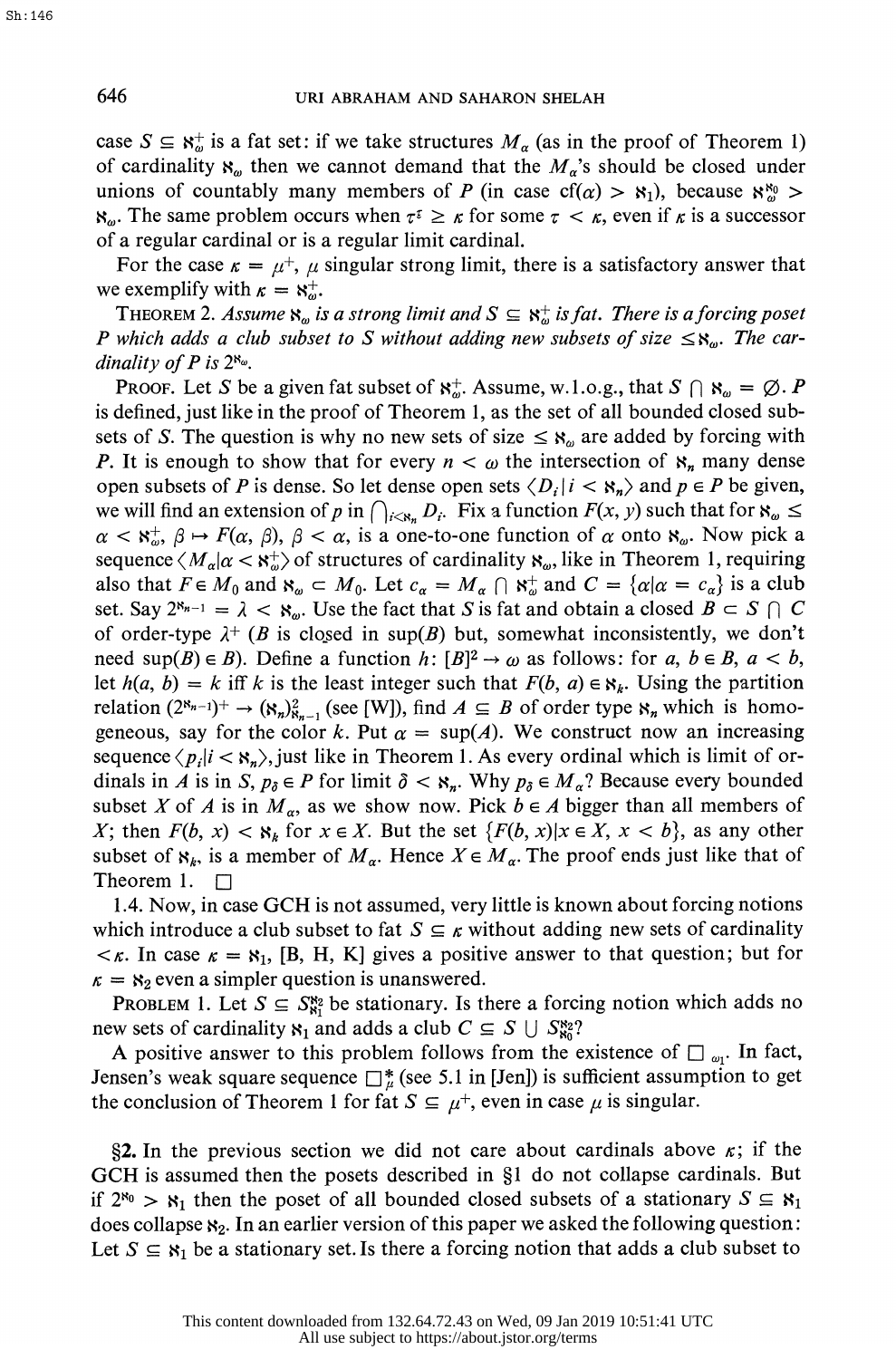S, does not add reals and does not collapse any cardinals? A negative answer was provided by Todorcevic [T]: assuming the consistency of  $ZFC +$  there is an in accessible cardinal, he provides a model in which any poset which adds a new sub set of  $\omega_1$  collapses  $\aleph_1$  or  $\aleph_2$ .

 PROBLEM 2. To what extent is the inaccessible necessary in the above? (compare  $[D, K]$ .

 Concerning this problem, Abraham has shown that an inaccessible is not needed to get the consistency of: Every poset of cardinality  $\aleph_1$  which adds a new subset to  $\omega_1$  collapses  $\aleph_1$ . (A subset of  $\omega_1$  is new if its intersection with every  $\alpha < \omega_1$ is in the ground model.)

 If we drop the requirement that no new countable sets are added, then, even if CH does not hold, it is possible to introduce a club subset to a stationary without collapsing cardinals.

THEOREM 3. Let  $S \subseteq \aleph_1$  be stationary. There is a poset P such that forcing with P adds a club subset to S, does not collapse  $\mathbf{s}_1$ , and P is of cardinality  $\mathbf{s}_1$  (hence no cardinals are collapsed).

PROOF. Define  $p \in P$  iff p is a finite collection of closed intervals in  $\aleph_1$  such that: (1)  $[\alpha, \beta] \in p \Rightarrow \alpha \in S$ , (2) if  $[\alpha, \beta]$ ,  $[\alpha', \beta'] \in P$  then either  $\alpha = \alpha'$  or  $[\alpha, \beta] \cap [\alpha', \beta']$ =  $\emptyset$ . The intuitive meaning of  $[\alpha, \beta] \in p$  is that  $\alpha$  is a member of the generic club subset of S and that the closed interval  $[\alpha, \beta]$  contains no other members of that club. So the partial order on P is simply inclusion: p' extends p iff  $p \subseteq p'$ .

If P is a V-generic filter over P, define  $C = \{ \alpha \mid \text{for some } \beta \text{ and } p \in P, [\alpha, \beta] \in p \}.$ 2.1 LEMMA.  $C \subseteq S$  is a club set.

PROOF. We check only that C is closed. Suppose  $p \Vdash "C$  is a limit point of C". If  $[\zeta, \beta] \in p$  for some  $\beta$  (" $\zeta$  appears in p"), then  $p \Vdash " \zeta \in C"$ . If  $\zeta$  does not appear in p, let  $\alpha$  be the maximal ordinal appearing in P below  $\zeta$  (or any ordinal in S below  $\zeta$  if no ordinal below  $\zeta$  appears in p). Let  $p' = p \cup \{[\alpha, \zeta]\}\)$ . Then  $p' \in P$ extends p and  $p' \Vdash ``\zeta$  is not a limit point of C, in fact no point of C is in the interval  $(\alpha, \zeta)$ ". Contradiction.  $\square$ 

2.2 LEMMA. Forcing with P does not collapse  $\aleph_1$ .

PROOF. Assume  $p \Vdash "f: \aleph_0 \rightarrow \aleph_1"$ . We want an extension of p which forces f to be bounded. Let  $N \prec H(\mathbf{x}_2)$  be a countable elementary substructure of the set of all sets of cardinality hereditarily  $\langle x_2, x_3 \rangle$  such that  $P, p, f \in N$ , and such that  $N \cap$  $\omega_1 = \alpha \in S$ . Let  $p' = p \cup \{[\alpha, \alpha + 1]\}, p' \in P$ .

CLAIM.  $p' \Vdash ``Range(f) \subseteq \alpha$ ".

**PROOF OF CLAIM.** Suppose p'' extends p' and  $p'' \Vdash ``f(n) = \eta$ ". If  $[a, b] \in p''$  then either  $b < \alpha$  or  $a \ge \alpha$ . Look at  $p^*$ , which consists of all pairs in  $p''$  which are below  $\alpha$ ; then  $p^* \in N$ . Find  $p^{**} \in N$  extending  $p^*$  such that  $p^{**} \Vdash ``f(n) = \eta^{**}$  for some  $\eta^*$  (which is necessarily  $\langle \alpha \rangle$ ). As all pairs of  $p^{**}$  are below  $\alpha, p'' \cup p^{**} \in P$ . Hence  $\eta = \eta^*$ , so  $p'' \Vdash ``f(n) < \alpha$ ".  $\Box$ 

This theorem and proof can be easily generalized to the case  $\kappa = \mu^+, \mu^{\mu} = \mu$ (but 2<sup> $\mu$ </sup> is not restricted) and  $S \subseteq S_a^{\kappa}$  and we wish to force a club subset to  $S \cup S_{\leq \mu}^{\kappa}$ without adding sets of size  $\lt \mu$  and without collapsing cardinals. But in the case  $S \subseteq \kappa$  is an *arbitrary* fat set we need a different method. See [A1] for other applications of this method.

THEOREM 4. Suppose  $\kappa = \mu^+, \mu^{\mu} = \mu$ , and  $S \subseteq \kappa$  is fat. There is a poset such that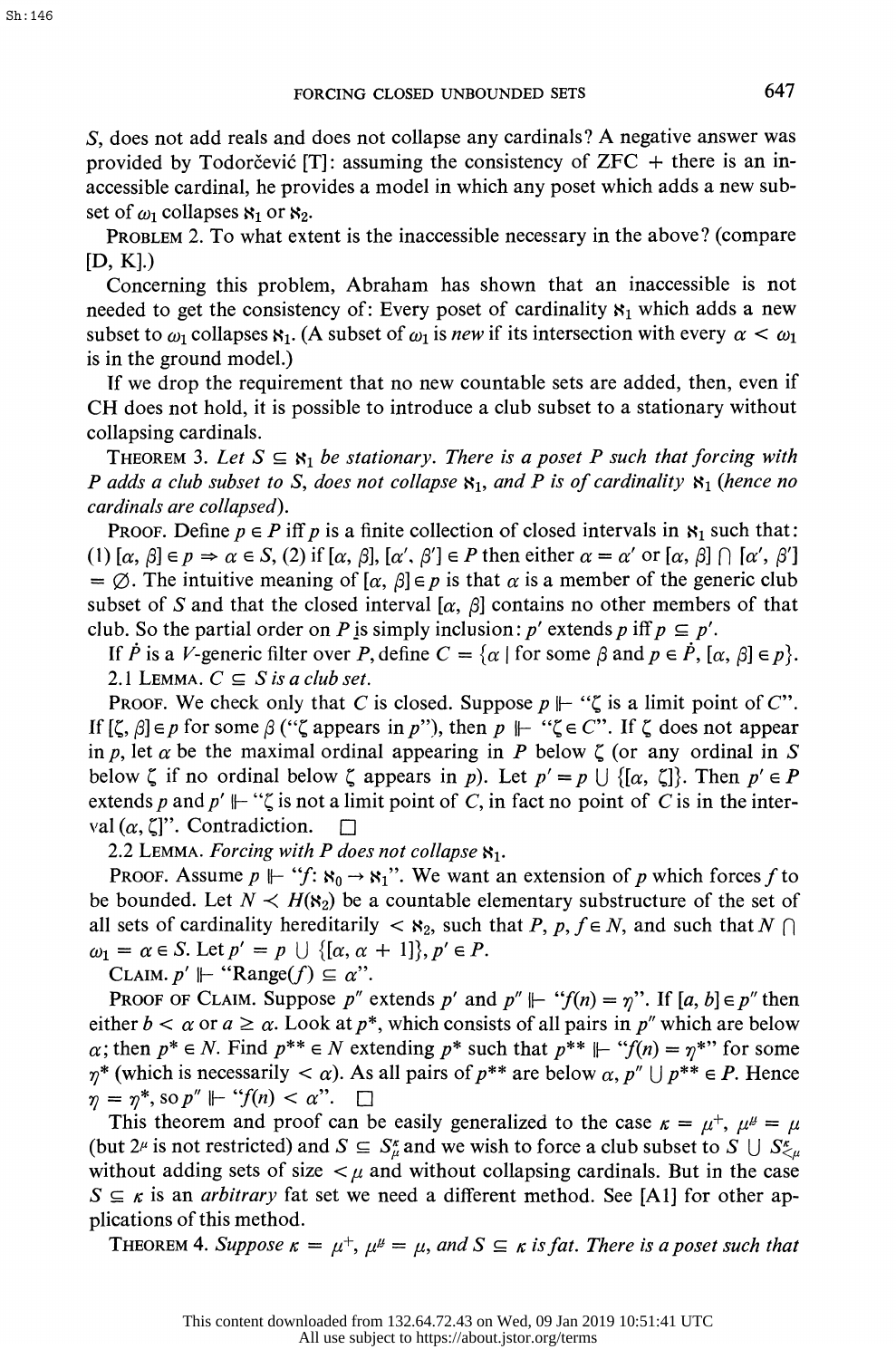forcing with it introduces a club subset of S, does not collapse any cardinals and does not add new sets of size  $\lt \mu$ .

PROOF. Again, the point is that  $2^{\mu} > \mu^+ = \kappa$  and we do care about cardinals above  $\kappa$  (otherwise Theorem 1 can be applied). The idea of the proof is to take only a limited amount of conditions so that the  $\kappa^+$ -antichain condition is satisfied; yet to make them rich enough so that no sets of size  $\lt \mu$  are introduced. For this, we have to make a preparatory extension first, with the Cohen poset  $Q$ . Details follow.

Pick  $A \subseteq \kappa$  such that in  $L[A]$   $\kappa$  is the successor of  $\mu$  and any subset of  $\kappa$  of size  $\lt \mu$  belongs to L[A]. The assumption that S is fat means that for every club  $C \subseteq \kappa$ there is a closed  $D \subseteq S \cap C$  of order-type  $\mu + 1$ . There might be  $2^{\mu}$  such sets D, but we make now a stronger assumption,  $(*)$ , about S and A and later on show how to obtain this stronger assumption.

(\*) For every club  $C \subseteq \kappa$  there is a closed  $D \subseteq S \cap C$  of order-type  $\mu + 1$ such that  $D \in L[A]$ .

First we cultivate the ground and define a poset  $Q.f \in Q$  iff f is a partial function on  $\kappa$  of cardinality  $\lt \mu$  such that, for  $\alpha \in \text{Dom}(f)$ ,  $f(\alpha) \in {}^{\mu}\mu$ . In other words, Q adds  $\kappa$  many functions from  $\mu$  to  $\mu$  with conditions of size  $\lt \mu$ . The ordering of Q is defined by:  $f \le f'$  iff  $\alpha \in Dom(f) \to \alpha \in Dom(f')$  and  $f(\alpha) \subseteq f'(\alpha)$ . Q is  $\mu$ closed, satisfies the  $\kappa$ -antichain condition (as  $\mu^{\mu} = \mu$ ), and  $Q \in L[A]$ .

Let  $\dot{Q}$  be a V-generic filter over Q.  $V[\dot{Q}]$  does not collapse cardinals or change cofinalities and does not add-new sets of size  $\lt \mu$ . Let  $W = L[A, S, \dot{Q}]$ ; observe that  $\mu^{\mu} = \mu$  and  $2^{\mu} = \kappa$  hold in W.

Next, define  $P$  in  $W$  as the poset of all bounded closed subsets of  $S$ , partially ordered by end-extension. As  $|P| = \kappa$ , if we force over  $V[\dot{Q}]$  with P, cardinals above  $\kappa$  are not collapsed. It is also clear that  $Q*P$  (the iteration poset of Q followed by P) introduces a club subset to S. To show that no cardinals  $\leq \kappa$  are collapsed and at the same time to prove that no new sets of size  $\lt \mu$  are added by  $Q*P$  it is enough to establish the following.

2.3. If P is V[ $\dot{Q}$ ]-generic over P, then any set of ordinals of size  $\mu$  which belongs to  $V[\hat{Q}][\hat{P}]$  is in fact in  $V[\hat{Q}]$ .

PROOF OF 2.3. Let t be a name in  $V[\dot{Q}]^P$  and  $p \in P$  such that  $p \Vdash^P$  "t:  $\mu \to \text{ordin-}$ als", in  $V[\hat{Q}]$ . We seek  $p^* \in P$  extending p which decides all values of t. We work in  $V[\hat{Q}]$ . Pick a cardinal  $\lambda$  such that  $\lambda > 2^{\kappa}$  and  $t \in H(\lambda)$ . Define an increasing and continuous sequence  $M_i$ ,  $i < \kappa$ , of elementary substructures of  $H(\lambda)$  of cardinality  $\mu$  such that

1.  $\mu + 1 \subseteq M_0$ , and  $P, p, t, \dot{Q} \in M_0$ .

2. If we denote  $\alpha_i = M_i \cap \kappa$  then  $C = {\alpha_i | i \lt \kappa}$  is a club subset of  $\kappa$ .

3.  $M_{i+1}$  contains all subsets of  $M_i$  of cardinality  $\lt \mu$ .

Let  $C' = \{\xi | \xi = \alpha_{\xi}\}\;$ ; then C' is a club set. Q satisfies the  $\kappa$ -a.c., so every club subset of  $\kappa$  in  $V[\dot{Q}]$  contains a club set which is in V. So does C', and since (\*) holds in V, there is  $D \in L[A]$  such that  $D \subseteq S \cap C'$  is closed and of order-type  $\mu$  + 1. Let  $\beta$  be the last member of D. Let  $\pi: M_{\beta} \to M$  be the Mostowski collapse of  $M_\beta$  onto a transitive structure M. It is easy to check the following facts:  $\pi(\kappa) = \beta$ ,  $\pi(A) = A \cap \beta$ ,  $\pi(S) = S \cap \beta$ ,  $\pi(Q) = Q \upharpoonright \beta = \{f \upharpoonright \beta \mid f \in Q\}$ ,  $\pi(Q) =$  $\dot{Q} \restriction \beta = \dot{Q} \cap (Q \restriction \beta), \pi(P) = P \cap M_\beta = P'$ , and  $P' \in L[\pi(A), \pi(S), \pi(\dot{Q})]$  (because P' is defined in M as a member of  $L_{M\cap \text{Ord}}[\pi(A), \pi(S), \pi(\mathcal{Q})]$ , just like P was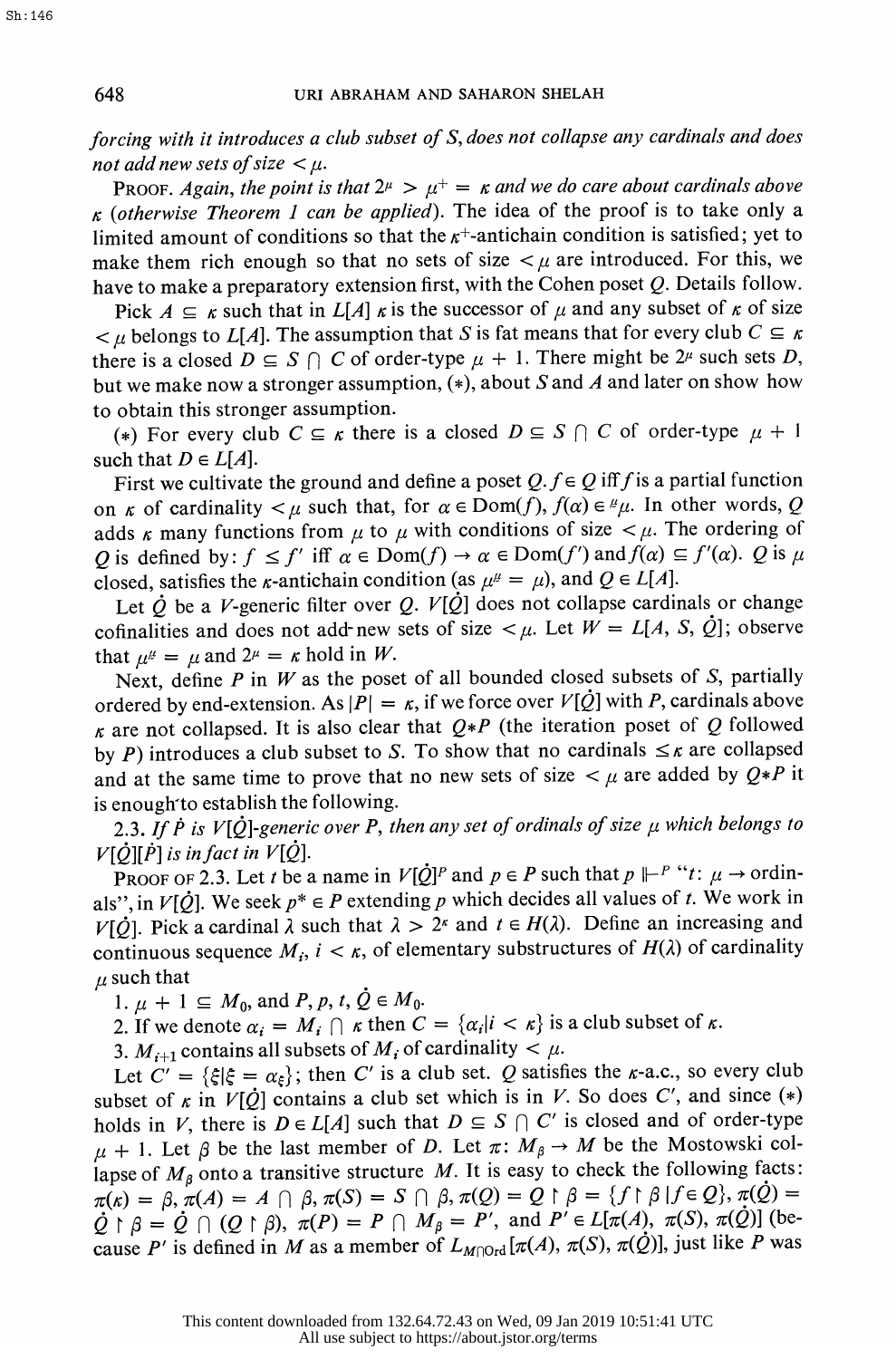defined in  $L[A, S, \dot{Q}]$ ). Pick  $\gamma \in \kappa$  such that  $P' \in L[A, S, \dot{Q} \upharpoonright \gamma]$ , and  $M \in V[\dot{Q} \upharpoonright \gamma]$ . P' is of cardinality  $\mu$  in L[A, S,  $\dot{Q} \restriction \gamma$ ] (as M is of such cardinality and  $\kappa = \mu^+$ in L[A] too). Let h:  $\mu \to P'$  be a one-to-one correspondence there. Let  $g: \mu \to \mu$ be the  $\gamma$ -generic function in Q, i.e.,  $g = \bigcup \{f(\gamma) | f \in \dot{Q}\}\)$ . Then g is the  $V[\dot{Q} \restriction \gamma]$ generic function over the poset R of all functions from an ordinal  $\lt \mu$  into  $\mu$ .

Always in  $V[\dot{Q}]$ , define by induction on  $\nu < \mu$  an increasing sequence  $p_{\nu} \in P'$ such that the following hold.

1.  $p_0 = p$  is the condition we want to extend.

2. If  $\delta < \mu$  is limit then

$$
p_{\delta} = \bigcup_{i < \delta} p_i \cup \left\{ \sup \left( \bigcup_{i < \delta} p_i \right) \right\}.
$$

3. Given  $\nu < \mu$ , if (i)  $p_{\nu} \leq h(g(\nu)) = q$ , and (ii) some member of D is in the interval (sup( $p_{\nu}$ ), sup(q)), then  $p_{\nu+1} = q$ . If those demands do not hold, then  $p_{\nu+1} = p_{\nu}$ .

 Let us check that it is possible to construct such a sequence. By induction on  $\nu < \mu$  we shall prove  $p_{\nu} \in P'$ . If  $\nu$  is a limit ordinal then the sequence  $\langle p_i | i < \nu \rangle$ is in  $M \cap W$ , since each  $p_i \in M \cap W$ ,  $i < \nu$ . (Any subset of M of cardinality  $\lt \mu$ is in M. Also W contains all bounded subsets of  $\mu$  and P' has cardinality  $\mu$  in W.) So  $p_{\nu} \in M \cap W$ , where

$$
p_{\nu} = \bigcup_{i < \nu} p_i \cup \left\{ \sup \left( \bigcup_{i < \nu} p_i \right) \right\}.
$$

Moreover,  $p_\nu$  is a closed subset of  $S(\nu(3))$  the interval (sup( $p_\nu$ ), sup( $p_{\nu+1}$ )) contains a member of D, if nonempty). Hence  $p_{\nu} \in P$  as  $p_{\nu} \in W$ . Even  $p_{\nu} \in P'$  because  $p_{\nu} \in M$ . Now the case  $\nu$  is successor is obvious.

Finally set  $p^* = \bigcup_{\nu \leq \mu} p_{\nu} \cup \{\beta\}$ . The sequence  $\langle p_{\nu} | \nu \in \mu \rangle$  is definable in  $L[A, S, \dot{Q}]$ <sub> $\gamma$ </sub> + 1] using g, h, D, p as parameters. (We did not use t in the definition of the sequence!) Hence  $p^* \in W$ . Also  $p^*$  is a closed subset of S, so  $p^* \in P$ . Why does  $p^*$  decide all values of  $t$ ? The answer is a density argument for R forcing in  $V[Q|_T]$   $(R = \mu \mu)$ .

CLAIM. For every  $\alpha < \mu$  the following subset of R defined in  $V[\dot{Q}|\gamma]$  is dense in R.

$$
\{f \in R | f \Vdash^R ``p^* \text{ extends some } p' \in P' \text{ such that, in } M, p' \}
$$
  
decides the value of  $\pi(t)(\alpha)$ ''}.

PROOF OF THE CLAIM. Given  $f \in R$  let  $Dom(f) = \nu < \mu$ . There exists  $p \in P'$ such that  $f \Vdash "p_{\nu} = p"$ . (Because  $p_{\nu}$  depends only on the first  $\nu$  values of the generic function.) Find  $p' \ge p$  in P' such that  $D \cap (\sup(p), \sup(p')) \ne \emptyset$  and such that, in M, p' decides the value of  $\pi(t)(\alpha)$  (this is a dense set in P').  $p' = h(\xi)$  for some  $\xi < \mu$ . Define f' extending f by setting  $f'(\nu) = \xi$ . Then  $f' \Vdash^R$  " $h(g(\nu)) = p'$ , and hence  $p' = p_{\nu+1}$ ".

Now that the claim is proved, observe that if in M p' decides the value of  $\pi(f)(\alpha)$ then, by elementarity,  $\pi^{-1}(p') = p'$  decides the value of f at  $\pi^{-1}(\alpha) = \alpha$  in  $V[\dot{Q}]$ . Hence  $p^*$  decides  $t(\alpha)$  for all  $\alpha < \mu$ . This proves 2.3—but not yet Theorem 4, because we have to show why the special assumption (\*) can be made.

 The following poset was defined by Jensen and called "the club set forcing" in [D, J].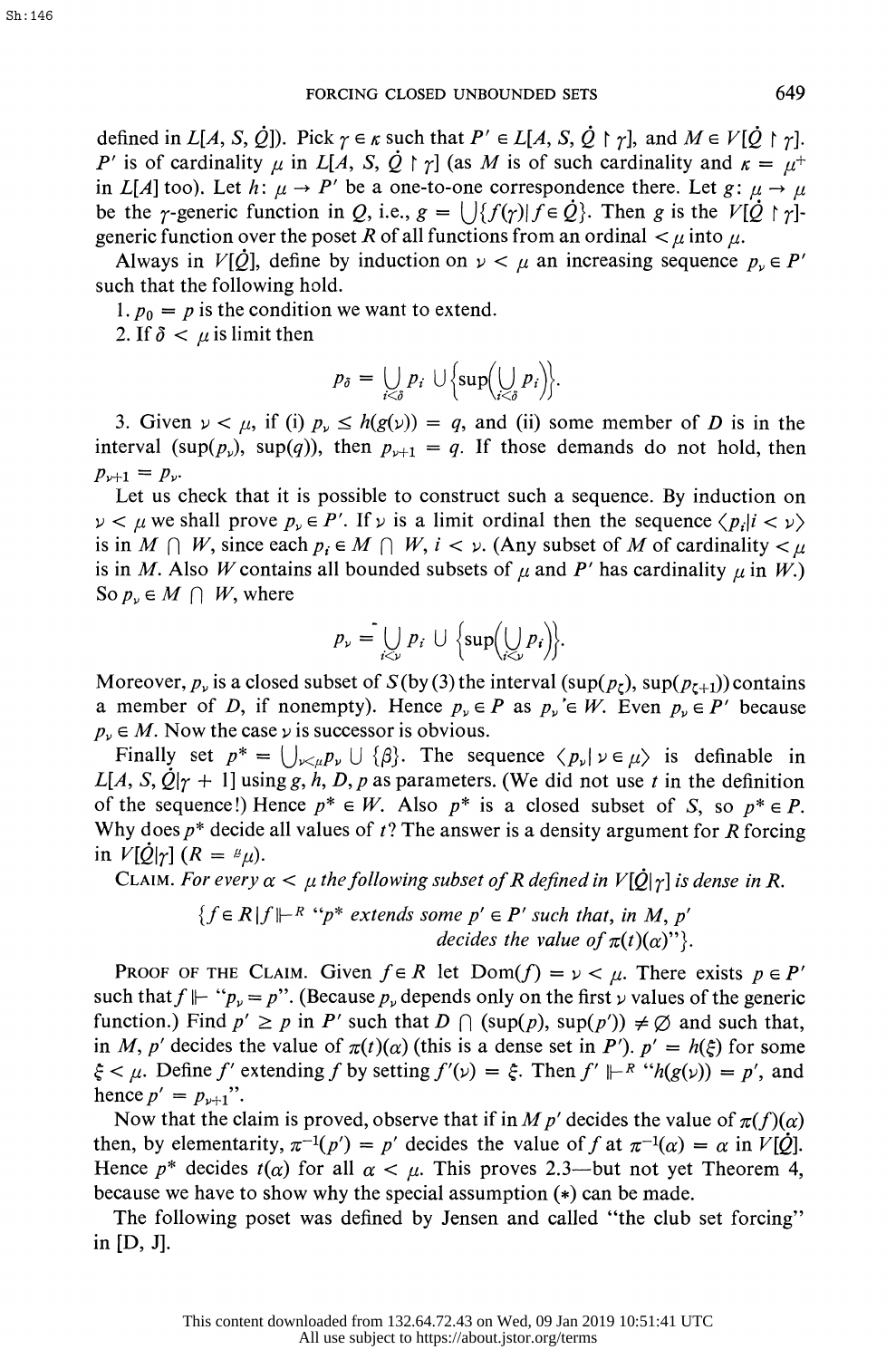2.4 DEFINITION.  $Z = {\langle \psi, A \rangle | A \subseteq \mu \text{ is club and } \psi < \mu}$ , partially-ordered as follows:  $\langle \nu, A \rangle \leq \langle \nu', A' \rangle$  iff  $\nu \leq \nu'$  and  $A' \subseteq A$  and  $\nu \cap A = \nu \cap A'$ .

As the intersection of  $\lt \mu$  many club subsets of  $\mu$  is club, Z is clearly  $\mu$  closed. Also, because  $\mu^{\mu} = \mu$ , Z satisfies the *k*-a.c. Let  $\dot{Z}$  be a *V*-generic filter over Z and set  $E = \bigcup \{v \cap A \mid \langle v, A \rangle \in \mathbb{Z} \}$ .  $E \subseteq \mu$  is club, and for every  $C \in V$  club in  $\mu$  there is  $\beta < \mu$  such that  $E - \beta \subseteq C$ . Also  $V[E] = V[\dot{Z}]$ . See [D, J] for all of this. 2.5 LEMMA. Let  $S \in V$  be a fat subset of  $\mu^+ = \kappa$ ; let  $A \in V$ ,  $A \subseteq \kappa$ , be such that  $(\mu^+)^{L[A]} = \kappa$ ; and let E be as above—a generic club set. Then for every club  $C \subseteq \kappa$ in  $V[E]$  there is  $D \subseteq S \cap C$ , closed of order-type  $\mu + 1$ , such that  $D \in L[A, E]$ .

 PROOF. First, it is clear why this lemma permits us to assume (\*). Now, every club subset of  $\kappa$  in  $V[E]$  contains a club set in V, because Z satisfies the  $\kappa$ -a.c. So it can be assumed that  $C \in V$ . As S is fat, there is  $D' \subseteq S \cap C$  in V, closed and of ordertype  $\mu + 1$ . Say  $\alpha = \sup(D')$ ; then cf( $\alpha$ ) =  $\mu$  in L[A]. Let f:  $\mu \rightarrow \alpha$  be an increasing continuous and cofinal function such that  $f \in L[A]$ . Put  $B = {\xi \in \mu | f(\xi) \in D'}$ . Then  $B \subseteq \mu$  is club and  $B \in V$ . Hence for some  $\beta < \mu$ ,  $E - \beta \subseteq B$ . So  $\{f(\xi)\}\$  $\xi \in E - \beta$   $\cup$   $\{\alpha\} = D \in L[A, E]$  is as required.  $\square$ 

 2.6. Now that we have dropped the requirement that no new bounded subsets of  $\kappa$  appear in the extension, it is conceivable that a stationary subset of  $\kappa$  acquires a club subset even if it is not fat. We do not know of any characterization of those stationary sets which contain a club set in some extension. Let us only show that such a phenomenon is possible. We deal with the case  $\kappa = \kappa_2$ . First, we generalize the club set forcing 2.4.

2.7 LEMMA. Assume  $2^{r_0} = r_1$  and let D be a normal filter over  $\omega_1$ . There exists a poset P, satisfying the  $x_2-a.c.$ , such that forcing with P adds no new countable sets and does introduce a club  $C \subseteq \omega_1$  with the property that for any  $E \in D$  there is  $\gamma \in \omega_1$ such that  $C - \gamma \subseteq E$ .

PROOF. Define  $P = \{ \langle a, E \rangle | E \in D, a \subseteq \omega_1 \text{ is closed and countable} \}.$  P is partially ordered by:  $\langle a, E \rangle \le \langle a', E' \rangle$  iff  $E' \subseteq E$ ,  $a = a' \cap (\sup(a) + 1)$  and  $a' (sup(a) + 1) \subseteq E$ . (Remark that sup(a)  $\in$  a, as a is closed.) The meaning of a condition  $\langle a, E \rangle$  is that a is an initial segment of the generic club set C and C –  $(\sup(a) +1) \subseteq E$ .

It is obvious that  $\langle a, E \cap E' \rangle$  lies above  $\langle a, E \rangle$  and above  $\langle a, E' \rangle$ ; hence P satisfies the  $\mathbf{x}_2$ -a.c. It is also clear that in a generic extension a club C as required is readily obtained. Why are no new countable sets added? In case  $D$  is the filter of club sets,  $P$  is countably closed; but in general we need a different argument.

Let  $\bar{H} = \langle H_n | n \langle \omega \rangle$  be a sequence of dense open sets of P and  $p \in P$ . We shall find an extension of p which is in  $\bigcap_{n\leq\omega}H_n$ . Take  $\lambda$  so that D, P,  $\bar{H}\in H(\lambda)$ . Con struct an increasing and continuous sequence of countable elementary substruc tures  $M_{\alpha} \lt H(\lambda), \alpha \lt \omega_1$ , such that D, P,  $\bar{H}$ ,  $p \in M_0$ . Of course  $\{M_{\alpha} \cap \omega_1 | \alpha \lt \omega_1\}$ is a club subset of  $\omega_1$ .

SUBLEMMA. There exists  $\alpha < \omega_1$  such that  $M_\alpha \cap \omega_1 = \alpha$  and  $\alpha \in \bigcap \{E \mid E \in$  $M_{\alpha} \cap D$ .

The proof of the sublemma clearly follows from the normality of  $D$  and the continuity of the sequence of the  $M_{\alpha}$  (which means that  $M_{\delta} = \bigcup_{i \leq \delta} M_i$  for limit  $\delta$ ).

Now pick  $\alpha$  as in the sublemma. Let  $\langle \xi_n | n \in \omega \rangle$  be an increasing sequence cofinal in  $\alpha$ . Define inductively  $p_n \in P \cap M_\alpha$  such that (i)-(iii) hold: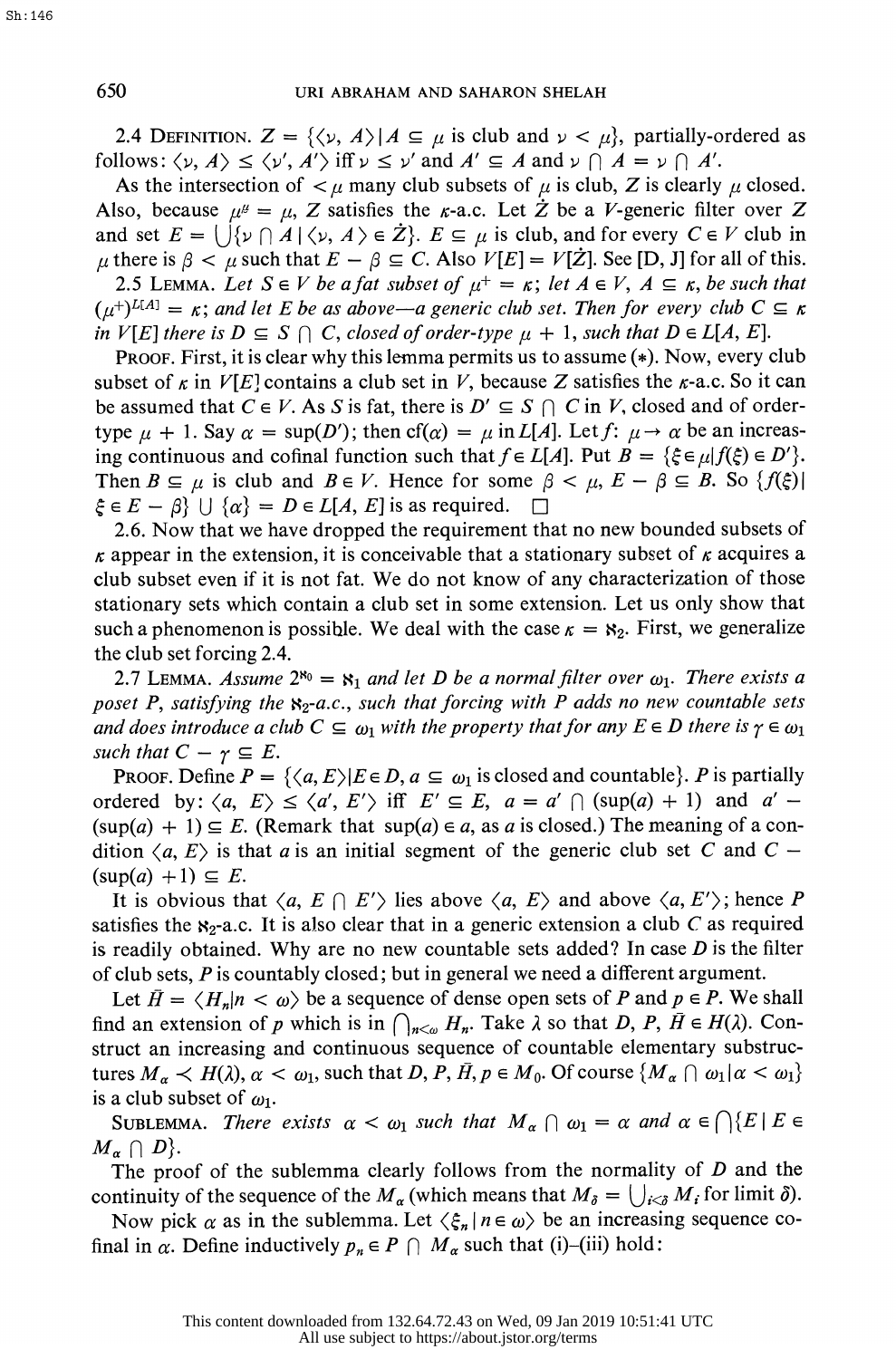$(i) p_0 = p,$ 

(ii)  $p_n \in H_{n-1}$  for  $n \geq 1$ ,

(iii)  $p_n = \langle a_n, E_n \rangle$  satisfies sup $(a_n) \geq \xi_n$ .

Finally define  $p^* = \langle a^*, E^* \rangle$  by  $a^* = \bigcup_{n \leq \omega} a_n \cup \{ \alpha \}, E^* = \bigcap_{n \leq \omega} E_n$ . Then  $p^* \in P$ ,  $p^* \geq p_n$  for all n, and  $p^* \in \bigcap_{n < \omega} H_n$ .  $\square$ 

2.8 DEFINITION. Given  $S \subseteq \omega_2$ , we say that the initial segments of S form a normal *filter over*  $\omega_1$  iff  $S^1 = S \cap S^{\aleph_2}_{\aleph_1}$  is stationary and for every  $\alpha \in S^1$  there exists a club  $C_{\alpha} \subseteq \alpha$  of order-type  $\omega_1$  such that if  $f_{\alpha}: \omega_1 \to C_{\alpha}$  is order-preserving onto  $C_{\alpha}$ , then the collection  $\{f_{\alpha}^{-1}(C_{\alpha} \cap S) | \alpha \in S^1\}$  generates a normal filter over  $\omega_1$  (i.e. this collection is included in a nontrivial normal filter).

We shall see later on  $(2.9)$  that such an S need not be fat. But the converse is true, in the sense that if S is fat, then for some  $S^1 \subseteq S$  the initial segments of  $S^1$ form a normal filter over  $\omega_1$ : the club sets filter.

THEOREM 5. Assume CH and let  $S \subseteq \omega_2$  be such that the initial segments of S form a normal filter over  $\omega_1$ . There is a cardinal preserving generic extension which adds no new countable sets in which S contains a club set.

 PROOF. It is enough to find an extension which adds no new countable sets, col lapses no cardinals, and in which S is fat; for then we can use Theorem 1. We let D be the normal filter over  $\mathbf{x}_1$  generated by the initial segments of S. Introduce a generic club  $C \subseteq \omega_1$  which is almost included in each set of D (Lemma 2.7). Observe that  $S^1$ , as well as any other stationary subset of  $\omega_2$  in the ground model, remains stationary in the extension  $V[C]$ : P of Lemma 2.7 satisfies the  $x_2$ -a.c. It is not difficult to see that S is fat in  $V[C]$ .

2.9. We still have to show that the initial segments of a nonfat  $S \subseteq \omega_2$  may form a normal filter over  $\omega_1$ . Such an example is found in a generic extension of a universe that satisfies the GCH. For each  $\delta \in S_{81}^{82}$  pick  $C_{\delta} \subseteq \delta$ , club of order-type  $\omega_1$ , and  $f_{\delta}$ :  $\omega_1 \rightarrow C_{\delta}$ , order preserving onto  $C_{\delta}$ . Let  $Z \subseteq \omega_1$  be some stationary co-stationary subset of  $\omega_1$ . Denote  $Z_{\delta} = f_{\delta}[Z]$ . Then  $Z_{\delta}$  is a stationary co-stationary subset of  $\delta$ . Our aim is to find  $T \subseteq S_{80}^{82}$  with the following property.1

2.10. For every  $\delta \in S^{\bowtie}_{\aleph_1}$  there is an  $\alpha < \delta$  such that  $Z_{\delta} - \alpha = T \cap c_{\delta} - \alpha$ .

For if we find such T, then  $S = S_{\delta_1}^{\delta_2} \cup T$  is a stationary nonfat subset of  $\delta_2$ whose initial segments form a normal filter-the filter generated by  $Z$ . To obtain *T*, define a poset *P* by  $p \in P$  iff  $p: S_{\kappa_1}^{\kappa_2} \to \kappa_2$  is a countable partial pressing-down function such that for every  $\delta$ ,  $\delta' \in \text{Dom}(p)$  and for every  $\gamma \in (C_{\delta'} - p(\delta')) \cap$  $(C_{\delta} - p(\delta))$  we have  $\gamma \in Z_{\delta'}$  iff  $\gamma \in Z_{\delta}$ . P is partially ordered by inclusion. The meaning of  $p(\delta) = \alpha$  is that the generic T will satisfy  $Z_{\delta} - \alpha = T \cap C_{\delta} - \alpha$ . It is clear that for any  $p \in P$  and  $\delta \in S_{\aleph_1}^{\aleph_2}$  there is  $p' \in P$  such that  $p \subseteq p'$  with  $\delta \in \mathrm{Dom}(p')$ (find  $\alpha < \delta$  with the property that  $C_{\delta}$ ,  $\bigcap (\alpha, \delta) = \emptyset$  for any  $\delta' \in \text{Dom}(p)$ ; then set  $p'(\delta) = \alpha$ ). Hence there are  $\aleph_2$  dense sets such that if P is a filter generic with respect to those dense sets, then  $g = \bigcup \dot{P}$  is a function defined on  $S_{\kappa_1}^{\kappa_2}$ , and then  $T = \bigcup \{Z_{\delta} - g(\delta) | \delta \in S_{\delta_1}^{\delta_2} \}$  satisfies 2.10. So it remains only to check that P is countably closed and satisfies the  $x_2$ -a.c., in order to conclude that 2.10 holds in a

<sup>&</sup>lt;sup>1</sup>S. Todorčević has pointed out that an argument of M. Magidor can show the existence of such T, assuming  $\square_{\omega_1}$ .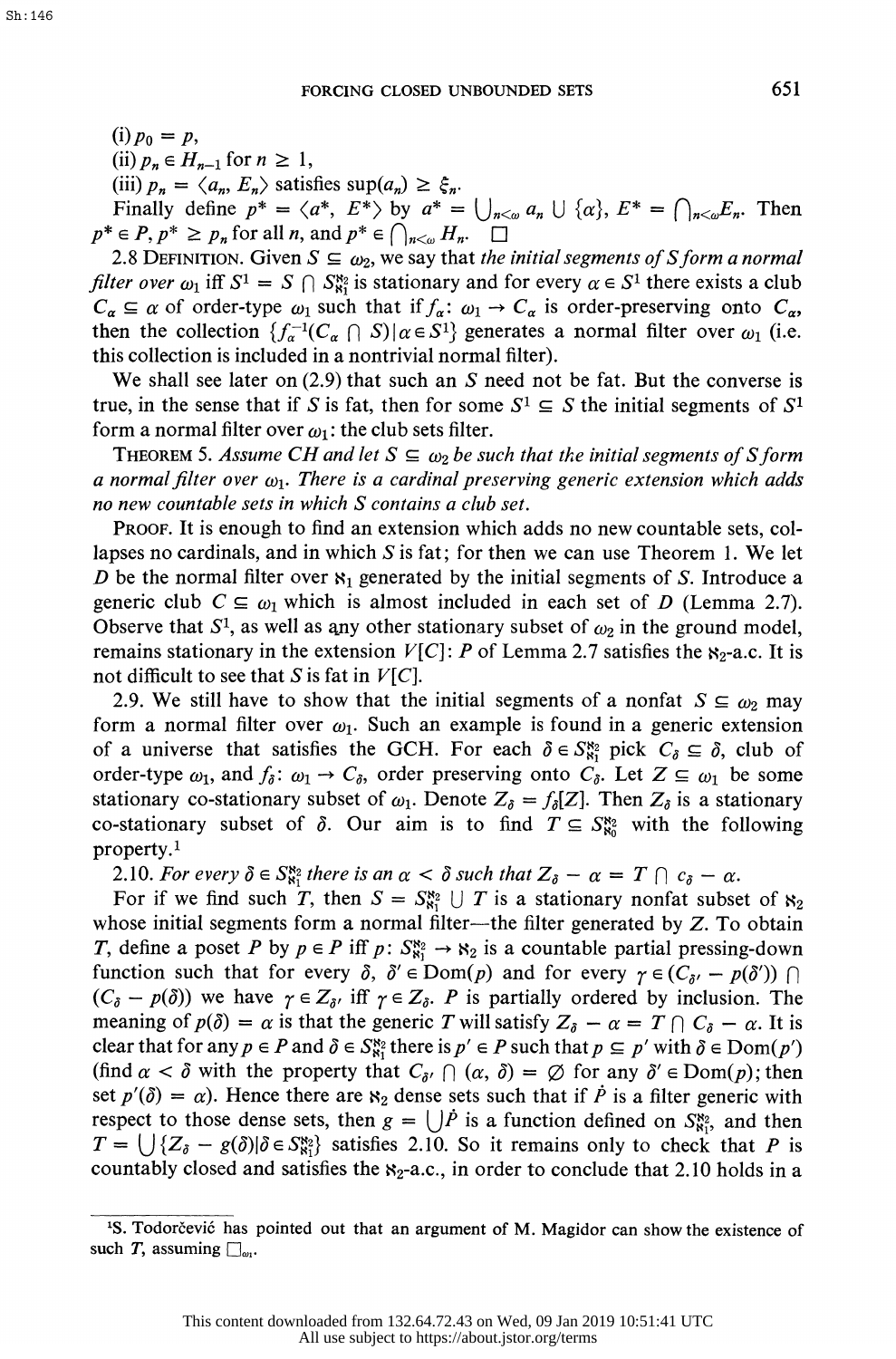652 URI ABRAHAM AND SAHARON SHELAH

 generic extension which adds no reals and collapses no cardinals. This is not difficult, and we leave it to the reader.

§3. Unlike the case in [B, H, K] where *every* stationary  $S \subseteq \mathbb{R}_1$  can acquire a club subset in some generic extension, a stationary subset of  $P_{\text{N}}(k_2)$  may have a much stronger absolute character, as Theorems 6 and 7 show.

The following theorem is much generalized in [S2].

THEOREM 6. Let W be a transitive sub-universe of settheory such that  $\aleph_2^W = \aleph_2$ . Then  $S = P_{\mathbf{s}_1}(\mathbf{s}_2)^W$  is a stationary subset of  $P_{\mathbf{s}_1}(\mathbf{s}_2)$  (in the real world).

PROOF. Observe first that  $\aleph_1^W = \aleph_1$ . Let  $C \subseteq P_{\aleph_1}(\aleph_2)$  be a club set. By Kueker's theorem, there is a function f defined on  $P_{\kappa_0}(\kappa_1)$  with values in  $P_{\kappa_1}(\kappa_2)$  such that if  $x \subseteq s_2$  is countable and closed under f, then  $x \in C$ . One can easily find  $\alpha < s_2$ such that  $\alpha$  (as a set) is closed under f. If  $\alpha$  is countable, then as  $\alpha \in W$  and  $\aleph_1^W =$  $\kappa_1$  we get  $\alpha \in S \cap C$ . If  $\alpha$  is uncountable, then there is, in W, a bijective  $h: \kappa_1 \to \alpha$ . Since  $\alpha$  is closed under f we can find  $a \xi \in \mathbb{R}_1$  such that  $h[\xi]$  is closed under f. Then  $h[\xi] \in S \cap C. \quad \Box$ 

In particular, if  $\aleph_2^L = \aleph_2$  then  $S = P_{\aleph_1}(\aleph_2)^L$  is a stationary subset of  $P_{\aleph_1}(\aleph_2)$ . Can we strengthen this and get that S contains a club set? No, as the following theorem says.

THEOREM 7. Let V[r] be a generic extension of V,  $r \subseteq \omega$ ,  $r \notin V$ , obtained with a c.a.c. poset. Then, in  $V[r]$ ,  $P_{\kappa_1}(\kappa_2)$   $\cap$  V and  $P_{\kappa_1}(\kappa_2)$  – V are both stationary.

PROOF. In view of Theorem 6 we have to show only that  $P_{\text{N1}}(\text{K}_2) - V$  is stationary. Let  $C \subseteq P_{\kappa_1}(\kappa_2)$  be a club set. By Kueker's theorem, there is  $f' : P_{\kappa_0}(\kappa_2) \to P_{\kappa_1}(\kappa_2)$ such that  $\{x \in P_{\kappa_0}(\kappa_2)|x \text{ is closed under } f'\} \subseteq C$ . Since  $V[r]$  is obtained via a countable-antichain-poset-extension, one can find  $f \in V$ ,  $f: P_{\kappa_0}(\kappa_2) \to P_{\kappa_1}(\kappa_2)$ , such that  $f'(a) \subseteq f(a)$  for all finite  $a \subseteq s_2$ . If  $x \in P_{s_1}(s_2)$  is closed under f then  $x \in C$ . We want to find x, closed under f, such that  $x \notin V$ . To this end, we follow word by word the proof of Theorem 3.2 of Baumgartner [B, T]. Work for a while in  $V$ . For  $A \subseteq \omega_2$  let cl(A) denote the closure of A under f. Now  $Z = {\alpha \in \omega_2 | \alpha \text{ is closed}}$ under f} is club in  $\omega_2$ . For  $\alpha \in Z \cap S_{80}^{82}$  let  $\langle \xi_n^{\alpha} | n \in \omega \rangle$  be an increasing sequence cofinal in  $\alpha$ . Put  $A_{\alpha} = \text{cl}(\{\xi_n^{\alpha} | n \in \omega\})$ . Next, for each  $s \in \mathcal{P}$ , we will define an ordinal  $\xi_s \in \omega_2$  and a stationary set  $Z_s \subseteq Z \cap S_{\kappa_0}^{\kappa_2}$  such that (1)--(3) below hold.

(1)  $\forall \alpha \in Z_s \exists n \in \omega(\xi_s = \xi_n^{\alpha}),$ 

$$
(2) Z_{s\langle 0 \rangle} \cup Z_{s\langle 1 \rangle} \subseteq Z_s,
$$

(3)  $\nabla \alpha \in Z_{s(0)}$ ,  $\nabla \beta \in Z_{s(1)}(\xi_{s(0)} \notin A_{\beta}$  and  $\xi_{s(1)} \notin A_{\alpha}$ .

Let us see how this ends the proof. Working in  $V[r]$ , let  $A = \text{cl}(\{\xi_{r,n}|n \in \omega\})$ ; then  $A \in C$ . We claim:

$$
A \notin V \text{ and moreover: } r(n) = 0 \text{ iff } \xi_{(r+n)\langle 0 \rangle} \in A.
$$

 The proof of this claim is easy, and we proceed to the inductive definition of the  $\xi_s$  and  $Z_s$ . To begin with, look at the pressing down function  $\alpha \mapsto \xi_0^{\alpha}$  defined on  $Z \cap S_{80}^{82}$ ; by Fodor's theorem there is a fixed  $\xi_{\emptyset}$  and a stationary  $Z_{\emptyset} \supseteq Z$  with  $\xi_{\varnothing} = \xi_0^{\alpha}$  for all  $\alpha \in Z_{\varnothing}$ . Now suppose  $\xi_s$  and  $Z_s$  are defined; we claim that

$$
K = \{\xi \mid \text{for some } n \text{ } \{ \alpha \in Z_s \mid \xi_n^{\alpha} = \xi \} \text{ is stationary} \}
$$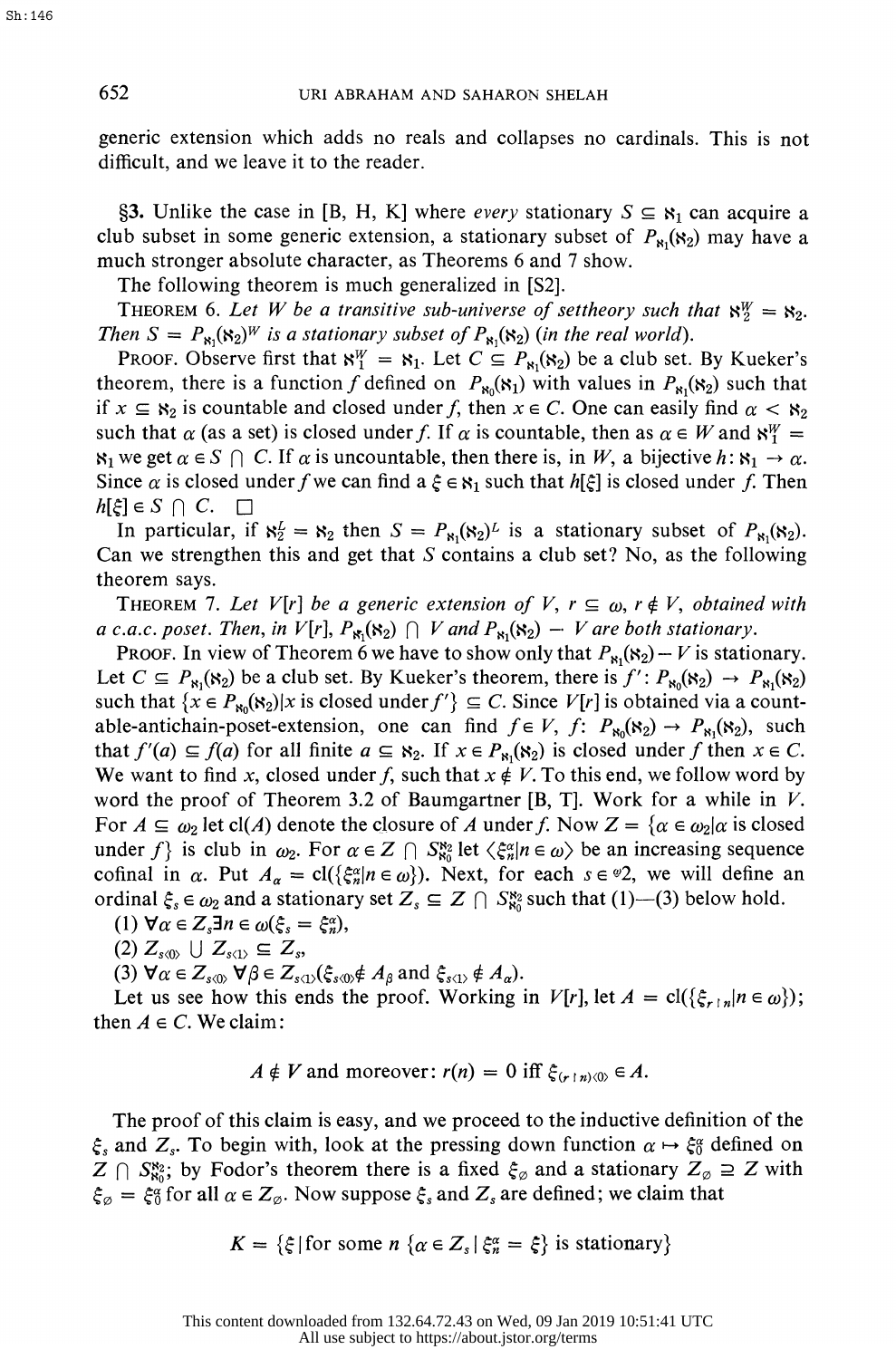is unbounded in  $\omega_2$ . Indeed, if the set of these  $\xi$ 's is bounded in  $\omega_2$  then a use of Fodor's theorem gives a quick contradiction. So  $|K| = \aleph_2$ ; let K' consist of the first  $\omega_1$  elements of K. For every  $\alpha \in Z_s$ , because  $A_\alpha$  is countable, there is some  $\xi \in K'$  such that  $\xi \notin A_\alpha$ ; hence we can pick  $\xi_{s(1)} \in K'$  such that  $\xi_{s(1)} \notin A_\alpha$  for stationary many  $\alpha \in Z_s$ , and we collect those  $\alpha$ 's to form  $Z'_{s(0)}$ . As  $\xi_{s(1)} \in K'$  there exist n and a stationary set  $Z'_{s(1)} \subseteq Z_s^1$  such that  $\xi_{s(1)} = \xi_n^{\beta}$  for all  $\beta \in Z'_{s(1)}$ . Finally by a similar argument we can find a stationary  $Z_{s(1)} \subseteq Z'_{s(1)}$  and  $\xi_{s(0)}$  such that  $\xi_{s(0)} \notin A_\beta$ for all  $\beta \in Z_{s(1)}$ , yet for some n

$$
\{\alpha \in Z'_{s(0)} | \xi_{s(0)} = \xi_n^{\alpha}\} \stackrel{\text{Def}}{=} Z_{s(0)} \text{ is stationary. } \square
$$

 PROBLEM 3. Assume that there exists a nonconstructible real. Does it follow that  $P_{\aleph_1}(\aleph_2) - L$  is stationary?<sup>2</sup>

3.1. Forcing club subsets to  $P_{\aleph_1}(x_2)$ . By Theorem 6, if V' is a cardinal preserving extension of V, then  $P_{\kappa_1}(\kappa_2)^{V'} \cap V$  is stationary in  $P_{\kappa_1}(\kappa_2)^{V'}$ ; hence any club subset of  $P_{\text{N}_1}(\mathbf{x}_2)$  in V is stationary in V' (apply Kueker's theorem). Is it true that any stationary set in  $V$  remains stationary in  $V'$ ? Well, if  $V'$  is obtained as a generic extension via a c.a.c. poset, then the answer is yes. This is because in a c.a.c. poset extension, for every club set  $C \subseteq P_{\kappa_1}(\kappa_2)$  in V', there is a function  $f \in V$  such that if  $X \in P_{81}(8_2)$  is closed under f then  $X \in C$ . To get a negative answer we need a stationary co-stationary  $S \subseteq P_{\aleph_1}(\aleph_2)$  in V, and a generic extension V' with a club  $C \subseteq P_{\mathbf{x}_1}(\mathbf{x}_2)$  (without collapsing cardinals), such that  $C \cap V \subseteq S$ . This generic extension can be easily obtained as follows. Assume  $V = L$ , and let  $T \subseteq s_2$  be fat and such that  $S_{80}^{82} - T$  is stationary. (In L there is a stationary  $R \subseteq S_{80}^{82}$  such that for any  $\alpha \in S^{\bowtie}_{\bowtie}$ ,  $R \cap \alpha$  is nonstationary [Jen]; put  $T = \aleph_2 - R$ . On the other hand, in a model of Magidor [Ma, Theorem 1], no such T exists.) With Theorem 1, find a generic extension V' which contains a club  $E \subseteq T$ , does not collapse cardinals and does not add new countable sets. Now, in  $V, S = \{X \in P_{\aleph_1}(\aleph_2) \mid$  $\sup(X) \in T$  is a stationary co-stationary subset of  $P_{\aleph_1}(\aleph_2)$  (use Kueker's theorem to check this). Yet in  $V'$ ,  $C = \{X \in P_{\kappa_1}(\kappa_2) | \sup(X) \in E\}$  is a club set and  $C \subseteq S$ .

However, we feel uncomfortable with this easy solution: it solves the new problem of forcing a club subset to a stationary  $S \subseteq P_{\kappa_1}(\kappa_2)$  by recourse to the established method of shooting a club set to a stationary subset of  $\omega_2$ . The "real" problem seems to be to do it *without* adding new club subsets of  $\aleph_2$ . To be concrete, let us require that the poset giving the extension satisfies the  $x_2$ -a.c. (and then any club subset of  $x_2$  in the extension contains an old club set). We give two examples where this can occur: Theorems 8 and 9.

3.2. Start with L. Let  $P = \{p | p$  is a finite function from  $\omega_1 \times \omega$  to  $\omega\}$  be the poset for adding  $\mathbf{x}_1$  many Cohen reals. Force with P and let  $r_i$ ,  $i \in \omega_1$ , be the *i*th Cohen generic-real; put  $V = L[(r_i | i \in \omega_1)]$ . Let  $T = P_{\kappa_1}(\kappa_2)^{L[r_0]} - L$ , and  $S = P_{\kappa_1}(\kappa_2)^V$ T. Now, T is stationary in  $L[r_0]$ , by Theorem 7; hence T is stationary in V (as V is obtained by a c.a.c. extension of  $L[r_0]$ . S is also stationary, since  $S \supseteq$  $P_{\kappa_1}(\kappa_2)$   $\cap$  L and  $P_{\kappa_1}(\kappa_2)$   $\cap$  L is stationary by Theorem 6. It is obvious that if  $X \in T$  and  $Y \triangle X$ (the symmetric difference) is finite, then  $Y \in T$  and X is infinite.

THEOREM 8. In V there is an  $S_2$ -a.c. poset Q which is  $(\omega, \infty)$ -distributive (forcing

<sup>&</sup>lt;sup>2</sup>Answered by M. Gitik-yes.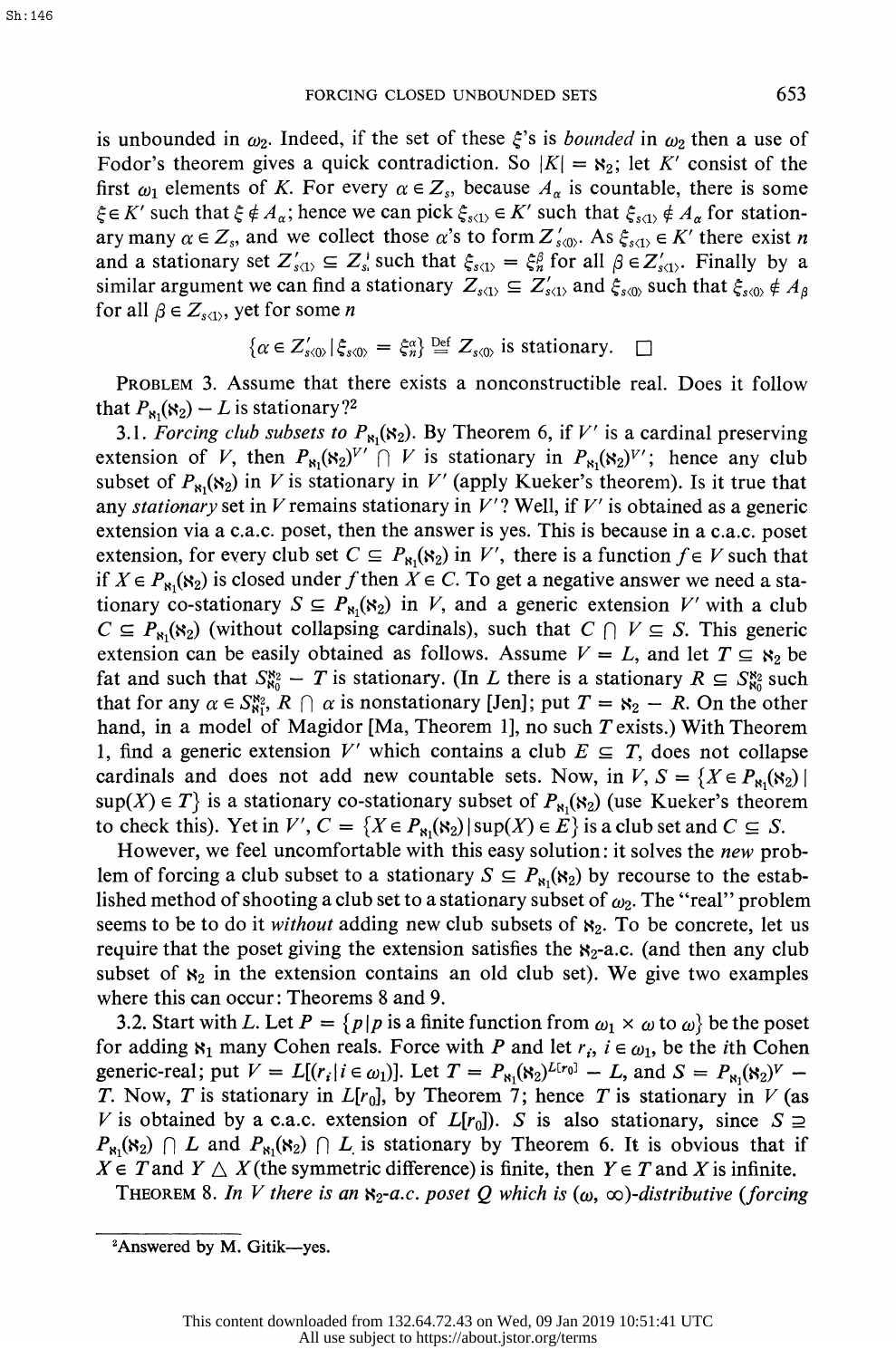with Q adds no new countable sets) such that in any generic extension with  $Q$  there is a club subset of S.

PROOF.<sup>3</sup> Our aim is to force a function  $F: [8<sub>2</sub>]<sup>2</sup> \rightarrow 8<sub>2</sub>$  such that *any countable* subset of  $\aleph_2$ , closed under F, is in S.

3.3 DEFINITION. Define  $Q$  to be the set of all f such that:

(1) f is a countable two-place function,  $Dom(f) = D \subseteq \omega_2$  and  $f: [D]^2 \to D$ .

(2) For every  $\alpha, \beta \in D$ ,  $\alpha < \beta \Rightarrow \alpha \le f(\alpha, \beta) \le \beta$ . (Call a function satisfying  $(1)$  and  $(2)$  a *middle function*.)

(3)  $D \in L$  (but not necessarily  $f \in L$ ).

(4) Whenever  $E \subseteq D$  and  $E \in T$ , E is not closed under f.

Q is partially ordered by inclusion.

Remark that if  $f \in Q$ ,  $E \subseteq \aleph_2$  and  $E \cap \text{Dom}(f) \in T$ , then E is not closed under f (because  $f: [D]^2 \to D$ , so E is not closed under f if  $E \cap \text{Dom}(f)$  is not closed under f). The *extension property*: if  $f \in Q$  and  $\alpha \in \omega_2$  then  $\alpha \in \text{Dom}(f')$  for some  $f \subseteq f' \in Q$ , is easily verified. Another easy property is the following: if f is a middle function,  $D = \text{Dom}(f)$ , then, for every  $\alpha \in \omega_2$ :  $f \in Q$  iff  $f \upharpoonright \alpha \in Q$  and  $f \upharpoonright (\omega_2 - \alpha)$  $\in Q$ . (Use the fact that if  $E \in T$  then either  $E \cap \alpha \in T$  or  $E \cap (\omega_2 - \alpha) \in T$ .) A standard application of the above is to use a  $\triangle$ -system argument and to prove that Q satisfies the  $x_2$ -a.c. (even Q is  $x_2$ -centered). The following is the principal lemma showing the  $(\omega, \infty)$  distributivity.

3.4 LEMMA. Let  $\{D_n | n \in \omega\}$  be a collection of dense open subsets of Q. Then  $\bigcap_{n\in\omega}D_n$ is dense open in Q.

PROOF. Given  $q_0 \in Q$  we have to find  $q \ge q_0, q \in \bigcap_{n \in \omega} D_n$ .  $H(\aleph_3)$ , the collection of all sets whose transitive closure is of cardinality  $\leq$   $\aleph_2$ , is a model of ZF<sup>-</sup>. Members of  $H(\mathbf{R}_3)$  are  $T, \langle r_i | i \in \omega_1 \rangle$ ,  $Q, \langle D_n | n \in \omega \rangle$  and  $q_0$ . Let  $M \prec H(\mathbf{R}_3)$  be a countable elementary substructure of  $H(\mathbf{s}_3)$  such that  $\langle r_i | i \in \omega_1 \rangle$ ,  $Q$ ,  $\langle D_n | n \in \omega \rangle$ ,  $q_0 \in M$ and  $M \cap \aleph_2 \in L$ . (This is possible by Theorem 6; since there are countably many functions (Skolem functions) such that if  $X \in P_{\aleph_1}(\aleph_2)$  is closed under these functions, then  $X = M \cap \mathfrak{e}_2$  for some substructure M as above.) Let  $\pi: M \to \overline{M}$  be the Mostowski isomorphism, collapsing M onto a transitive  $\overline{M}$ . A well-known argument, which uses the transitivity of  $\overline{M}$  and the c.a.c. of P, shows that there exists  $\gamma < \omega_1$  ( $\gamma > 1$ ) with  $\overline{M} \in L[\langle r_i | i \in \gamma \rangle] = W$ . Of course,  $\overline{M}$  is countable in W, so  $\pi(Q) \in \overline{M}$  is countable too. Let  $j: \aleph_0 \to \pi(Q)$ ,  $j \in W$ , be a bijection.  $r_r$ , the  $\gamma$ th Cohen real, is W-generic (function from  $\omega$  to  $\omega$ ) over the Cohen poset of finite functions. Using  $r<sub>r</sub>$  and j, we will define inductively an increasing sequence of members of  $\pi(Q)$ ,  $\langle \bar{q}_i | i \in \omega \rangle$ , as follows:  $\bar{q}_0 = \pi(q_0)$   $(q_0$  is the given condition). Suppose  $\bar{q}_k$  is defined: if  $j(r_r(k)) \supseteq \bar{q}_k$ , set  $\bar{q}_{k+1} = j(r_r(k))$ ; otherwise, let  $\bar{q}_{k+1} = \bar{q}_k$ . Finally, set  $q = \bigcup_{k \in \omega} \pi^{-1}(\bar{q}_k)$ .

The following Claim ends the proof of Lemma 3.4, as  $q_0 \n\t\subseteq q$ .

3.5 CLAIM. Dom $(q) = M \cap \mathfrak{S}_2$ ,  $q \in Q$  and  $q \in \bigcap_{n \in \omega} D_n$ .

PROOF. q is a countable function, defined on pairs, satisfying  $\alpha \leq q(\alpha, \beta) \leq \beta$ for  $\alpha < \beta$  in its domain. Clearly  $q \in W[r_r]$ , so the following is about members of  $W[r_r]$ :

<sup>&</sup>lt;sup>3</sup>S. Todorčević remarks that this is another example (see [S2, Chapter VII, §5]) of a nonproper poset which does not destroy stationary sets.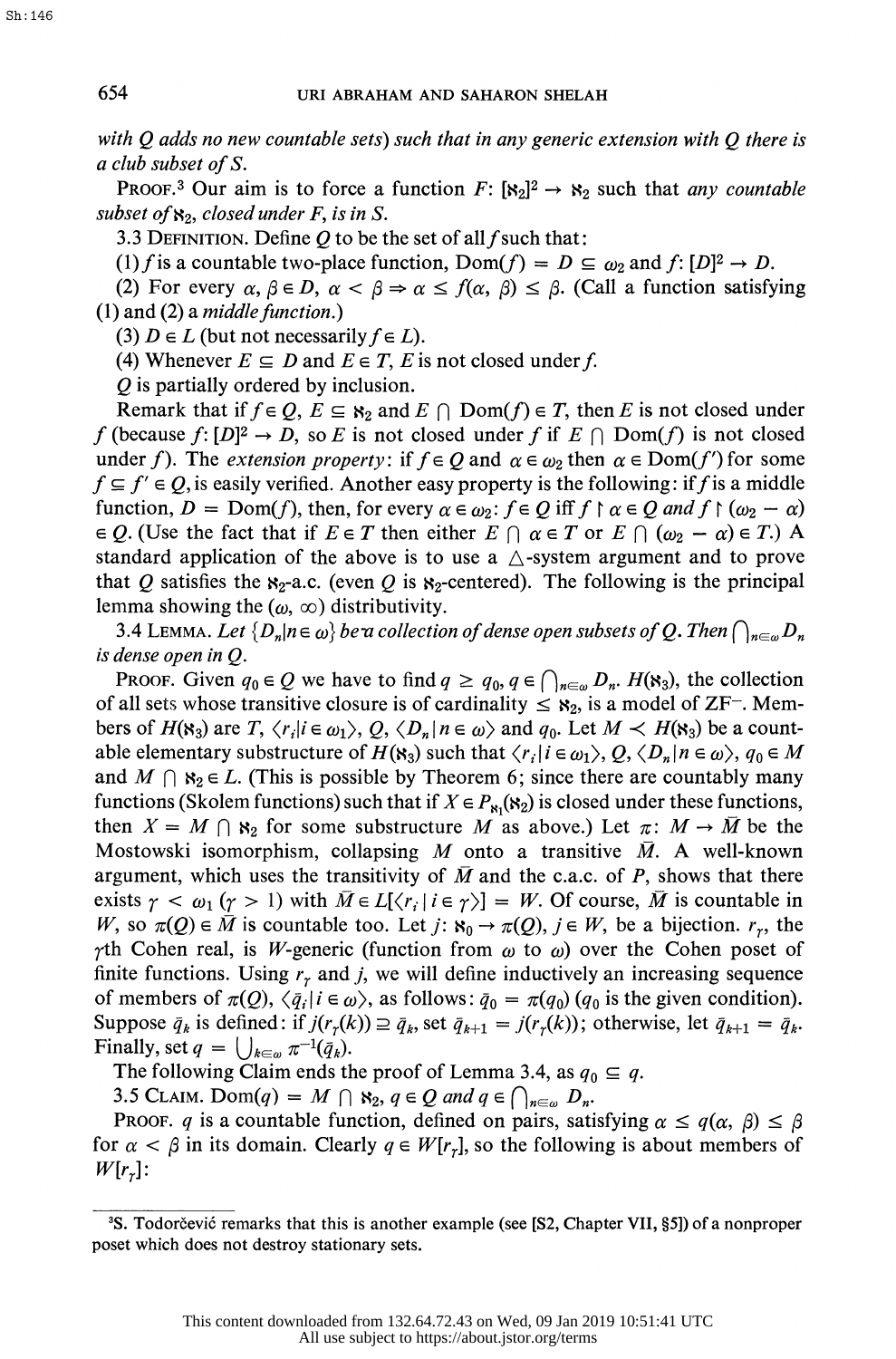3.6. The sequence  $\langle \bar{q}_k | k \in \omega \rangle$  is W-generic over  $\pi(Q)$  in the sense that if  $D \in W$ is dense in  $\pi(Q)$ , then some  $\bar{q}_k$  extends a member of D.

 The proof of 3.6 is by the following density argument for the Cohen poset  $P_r = \ell \omega$ . In W, given arbitrary  $p \in P_r$  and D dense in  $\pi(Q)$ , we will find  $n \in \omega$ and an extension of p which forces  $\bar{q}_n \in D$ . Say  $Dom(p) = k$ ; then for some  $f \in \pi(Q)$ ,  $p \Vdash^{P_T} \text{``}\overline{q}_k = f$ ". Pick  $f' \in D$ ,  $f \subseteq f'$ ; then  $f' = j(l)$  for some  $l \in \omega$ . Define  $p' = p \cup \{\langle k, l \rangle\}$ , then  $p' \Vdash^{P_l} \text{``}\bar{q}_{k+1} = f'$  and hence  $\bar{q}_{k+1} \in D''$ ; proving 3.6.

Now because of the extension property (which holds in  $\pi(Q)$  in  $\overline{M}$ ), 3.6 shows that  $Dom(\bigcup_{n\in\omega}q_n) = \pi(\aleph_2)$  and hence  $Dom(q) = M \cap \aleph_2$ . So  $Dom(q) \in L$ . As  $D_n \in M$ ,  $\pi(D_n) \in \overline{M}$  is dense in  $\pi(Q)$ , so 3.6 implies that q extends some member of  $D_n$  for each  $n \in \omega$ . To prove  $q \in Q$  we still have to check (4) in Definition 3.3; then  $q \in \bigcap_{n \in \omega} D_n$  will follow.

Before doing that, let us prove that  $\pi(Q) \subseteq Q$ . Although  $\pi \notin L$ , from the fact that  $M \cap s_2 = D \in L$  it follows that  $\pi \restriction s_2 = \pi \restriction D \in L$ . Hence, if  $E \subseteq D$ ,  $E \in T$ iff  $\pi'' E \in T$ . Given any  $\bar{f} \in \pi(Q)$ ,  $\bar{f} = \pi(f)$  for some  $f \in Q \cap M$  and  $Dom(\bar{f}) =$  $\pi(Dom(f))$ , so  $Dom(f) \in L$ . Moreover, by what was said before, f satisfies all requirements (1)–(4) of 3.3, so  $\bar{f} \in Q$ .

Coming back to the proof that q satisfies (4), let  $E \subseteq D = \text{Dom}(q)$ ,  $E \in T$ , be given; we will prove that E is not closed under q. Set  $E' = \pi''E$ ,  $E' \in T$ . If we show that E' is not closed under  $\bigcup_{k \in \omega} \bar{q}_k$ , it will follow that E is not closed under q. In view of 3.6, it is enough to show that the set of  $f \in \pi(Q)$  such that E' is not closed under f is dense in  $\pi(Q)$  ( $E' \in T \in L[r_0] \subseteq W$ , so this set of f's is in W). So let  $f \in \pi(Q)$  be given. In case  $E' \cap \text{Dom}(f)$  is nonconstructible,  $E' \cap$ 'Dom(f)  $\in T$ ; and so (as  $f \in Q$ )  $E' \cap \text{Dom}(f)$  is not closed under f and hence E' is not closed under f. In the case where  $E' \cap Dom(f)$  is constructible, it must be that  $E' - \text{Dom}(f) \notin L$ ; and so  $E' - \text{Dom}(f) \in T$  (because  $\text{Dom}(f) \in L$ ). Let  $a = \inf(E' - \text{Dom}(f))$  and  $b = \text{Sup}(E' - \text{Dom}(f))$ . So  $a \in E' - \text{Dom}(f)$  and  $b \notin E'$  – Dom(f). Let [a, b) be the left-closed right-open ordinal-interval. [a, b)  $\subseteq$  $\overline{M}$  because  $\overline{M}$  is transitive. We show that [a, b)  $-E' \neq 0$ . Well, if [a, b)  $-E' = \emptyset$ , then  $E'$  - Dom(f) = [a, b) - Dom(f). Hence, as  $E' = (E' \cap \text{Dom}(f)) \cup (E'$  -Dom(f)), E' is constructible, contradicting  $E' \in T$ . Pick  $\alpha \in [a, b) - E'$ . As  $\alpha \notin E'$ and  $\alpha < b = \text{Sup}(E' - \text{Dom}(f))$ , there is  $\beta \in E' - \text{Dom}(f)$  with  $\alpha < \beta$ . Then we define  $f' \in \pi(Q)$ ,  $f \subseteq f'$ , thus: set  $Dom(f') = Dom(f) \cup \{a, \alpha, \beta\}$ ; as a,  $\beta \in E'$  - Dom(f) we have freedom to define  $f'(a, \beta) = \alpha$  and to define, for other arguments not in Dom(f),  $f'(x, y) = \max\{x, y\}$ . It is easy to check  $f' \in \pi(Q)$ . E' is not closed under f' because  $a, \beta \in E'$  but  $\alpha \notin E'$ .

This ends the proof of Lemma 3.4. To conclude the proof of Theorem 8, let  $\dot{Q}$ be a V-generic filter over Q and put  $F = \bigcup \dot{Q}$ . Then  $F: [8_2]^2 \rightarrow 8_2$ . Now if  $E \in T$ , then Lemma 3.4 and the extension property imply that  $E \subseteq Dom(f)$  for some  $f \in \mathcal{Q}(E)$  is countable). Hence E is not closed under  $F$ .

 The technique of using generic reals as we did here is applied in [Al], [A2] and  $[A, S]$ , §5.

3.7. We turn now to L and show there a stationary co-stationary set  $S \subset P_{\kappa_1}(\kappa_2)$ and a poset P which satisfy the  $x_2$ -a.c. such that forcing with P does not add new countable sets to L but introduces a club subset to S.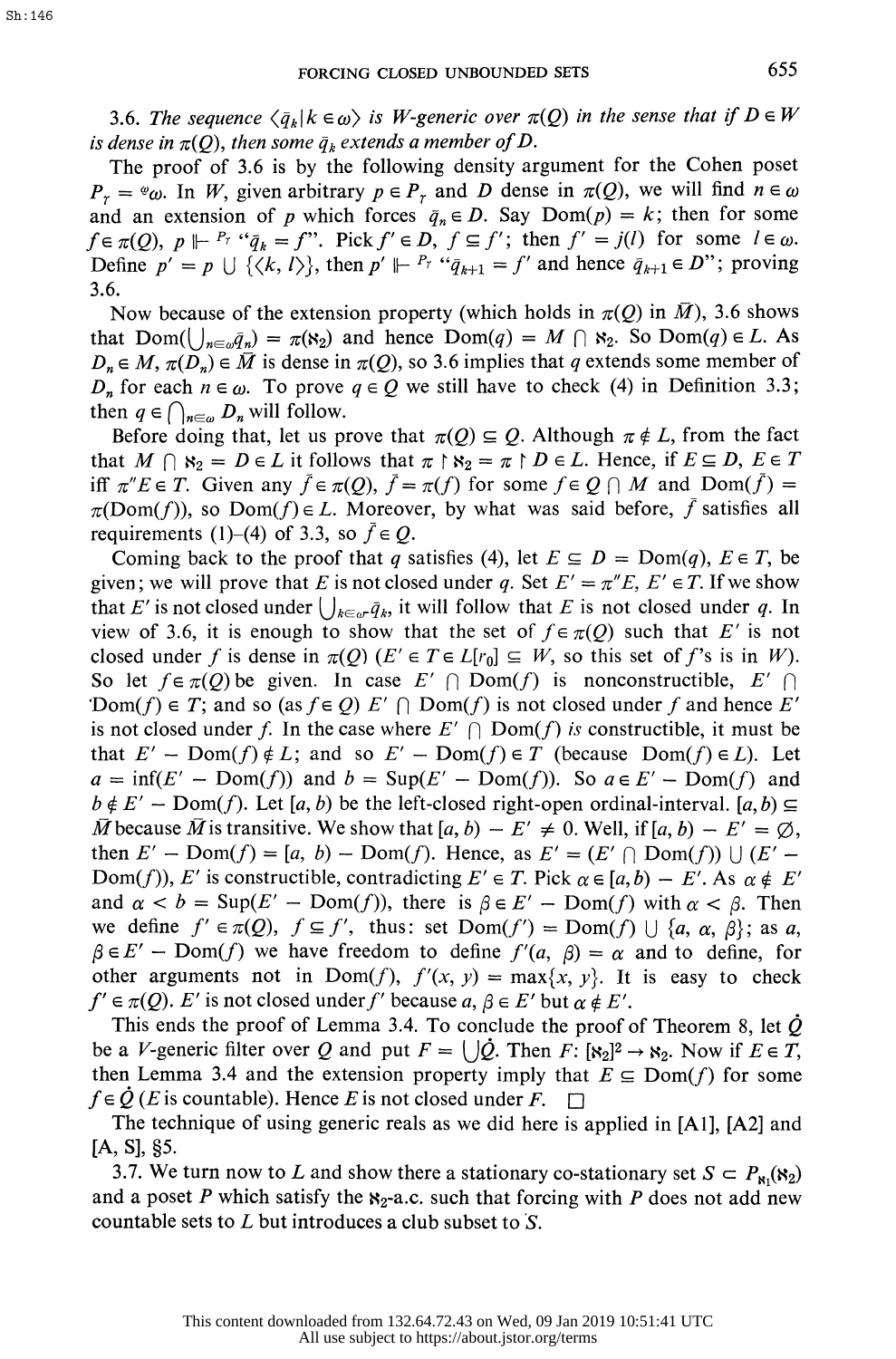To begin with, let  $T \subseteq S_{80}^{82}$  be a stationary set which does not reflect; i.e.,  $T \cap \alpha$ is nonstationary in  $\alpha$  whenever cf( $\alpha$ ) =  $\mathbf{s}_1$ .

 $\Diamond_T$  holds in L, so an equivalent from gives us a sequence  $f_{\delta}$ :  $[\delta]^{<\omega} \rightarrow \delta$ ,  $\delta \in T$ , such that whenever  $f: [\mathbf{x}_2]^{<\omega} \to \mathbf{x}_2$  is given, there is  $\delta \in T$  with  $f_{\delta} = f \upharpoonright [\delta]^{<\omega}$ .

For every  $\delta \in T$  pick some countable  $N_{\delta} \subseteq \delta$ , closed under  $f_{\delta}$ , with sup  $N_{\delta} = \delta$ ; moreover, we ask that if  $\eta \in T \cap N_\delta$  then  $N_\eta \subseteq N_\delta$ , and if  $\alpha \in T$ ,  $\alpha < \delta$ , is such that  $\alpha = \sup(\alpha \cap N_{\delta})$  then  $\alpha \in N_{\delta}$ .

In order to prove that such a countable  $N_{\delta}$  exists we use the fact that any initial segment of T is nonstationary: so let  $C_n$ ,  $\eta \in S_{\text{N}_1}^{\text{S}_2}$ , be closed unbounded,  $C_n \subseteq \eta$ , but  $C_{\eta} \cap T = \emptyset$ . Define a two-place function h on  $\aleph_2$ , such that if  $\alpha < \eta$  and  $\eta \in S_{81}^{82}$  then  $h(\alpha, \eta)$  is the least member of  $C_{\eta}$  above  $\alpha$ . Now let  $N_{\delta}$  be cofinal in  $\delta$ , closed under  $f_{\delta}$ , closed under h, closed under  $\alpha \mapsto N_{\alpha}$ , and closed under the function that takes any successor ordinal to its predecessor and any countable-cofinality ordinal to a countable cofinal sequence. We have to check that if  $\alpha \in T$ ,  $\alpha =$  $\sup(\alpha \cap N_{\delta})$ ,  $\alpha < \delta$ , then  $\alpha \in N_{\delta}$ . Assume not, and let  $\alpha < \beta < \delta$  be the first ordinal in  $N_{\delta}$  above  $\alpha$ . Necessarily,  $cf(\beta) = \aleph_1$  and  $C_{\beta} \cap \alpha$  is unbounded in  $\alpha$ . Hence  $\alpha \in C_{\beta}$ , so that  $\alpha \notin T$ .

It is not difficult to see that  $T^* = \{N_\delta | \delta \in T\}$  is a stationary subset of  $P_{\delta_1}(x_2)$ . (Just use Kueker's theorem and the property of the diamond sequence to guess functions  $f: [8<sub>2</sub>]^{<\omega} \rightarrow 8<sub>2</sub>$  which corresponds to club sets.)

It is even easier to see that  $T^*$  is co-stationary. Put  $S = P_{81}(8_2) - T^*$ .

THEOREM 9. There exists a poset P which satisfies the  $\aleph_2$ -a.c. such that forcing with P adds a club subset to S, but does not add new countable sets.

**PROOF.** Members of P are all pairs  $(B, g)$  where g is a countable function, g:  $B \rightarrow B$ , and  $B \subset \aleph_2$ , satisfying the following:

(1) If  $\delta \in T$  and  $\delta = \sup(\delta \cap B)$  then  $\delta \in B$ .

(2) If  $\delta \in B \cap T$  then  $N_{\delta} \subseteq B$ .

(3) For every  $\delta \in B \cap T$  there is  $a \in N_{\delta}$  with  $g(a) \notin N_{\delta}$ .

It is easy to check that for each  $i < \aleph_2$  { $(B, g) | i \in B$ } is dense in P. It follows that a generic filter over P provides us with a function  $\bar{g}$  on  $\aleph_2$  such that no  $N_{\delta}$  is closed under  $\bar{g}$ . If we show that P does not add new countable sets, then it follows that S acquires a club subset in any P-generic extension.

3.8 LEMMA. Forcing with P does not add new countable sets.

PROOF. Let  $\tau$  be a name in  $L^p$  of a function from  $\omega$  into the ordinals. Let  $p_0 \in P$ be given; we want to find  $p \ge p_0$  in P which decides all values  $\tau(n)$ ,  $n \in \omega$ .

Let  $\lambda$  be a cardinal with P,  $\tau \in H(\lambda)$ . Pick a countable elementary submodel  $M \prec H(\lambda)$ , such that  $p_0$ ,  $P, \tau \in M$  and sup( $M \cap S_2$ )  $\notin T$ . (Since T does not reflect, it is possible to find such an  $M$ : first find such a substructure of cardinality  $81.)$ 

CLAIM. If  $\alpha = \sup(M \cap \alpha)$  and  $\alpha \in T$  then  $\alpha \in M$ .

The proof, left to the reader, is like the one used to conclude that the  $N_a$ exist.

Now we define an increasing sequence  $p_n \in P \cap M$ ,  $n \in \omega$ , such that for every  $D \in M$ , dense and open in P,  $p_n \in D$  for some n. Let  $p = \bigcup p_n$  (i.e., if  $p_n =$  $(B_n, g_n)$  then  $p = (B, g)$ , where  $B = \bigcup_{n < \omega} B_n$  and  $g = \bigcup_{n < \omega} g_n$ . Then  $B = \bigcup_{n < \omega} g_n$  $M \cap \mathfrak{R}_2$  and  $p \in P$  by the claim above, and p knows all the values of  $\tau(n)$ .  $\Box$